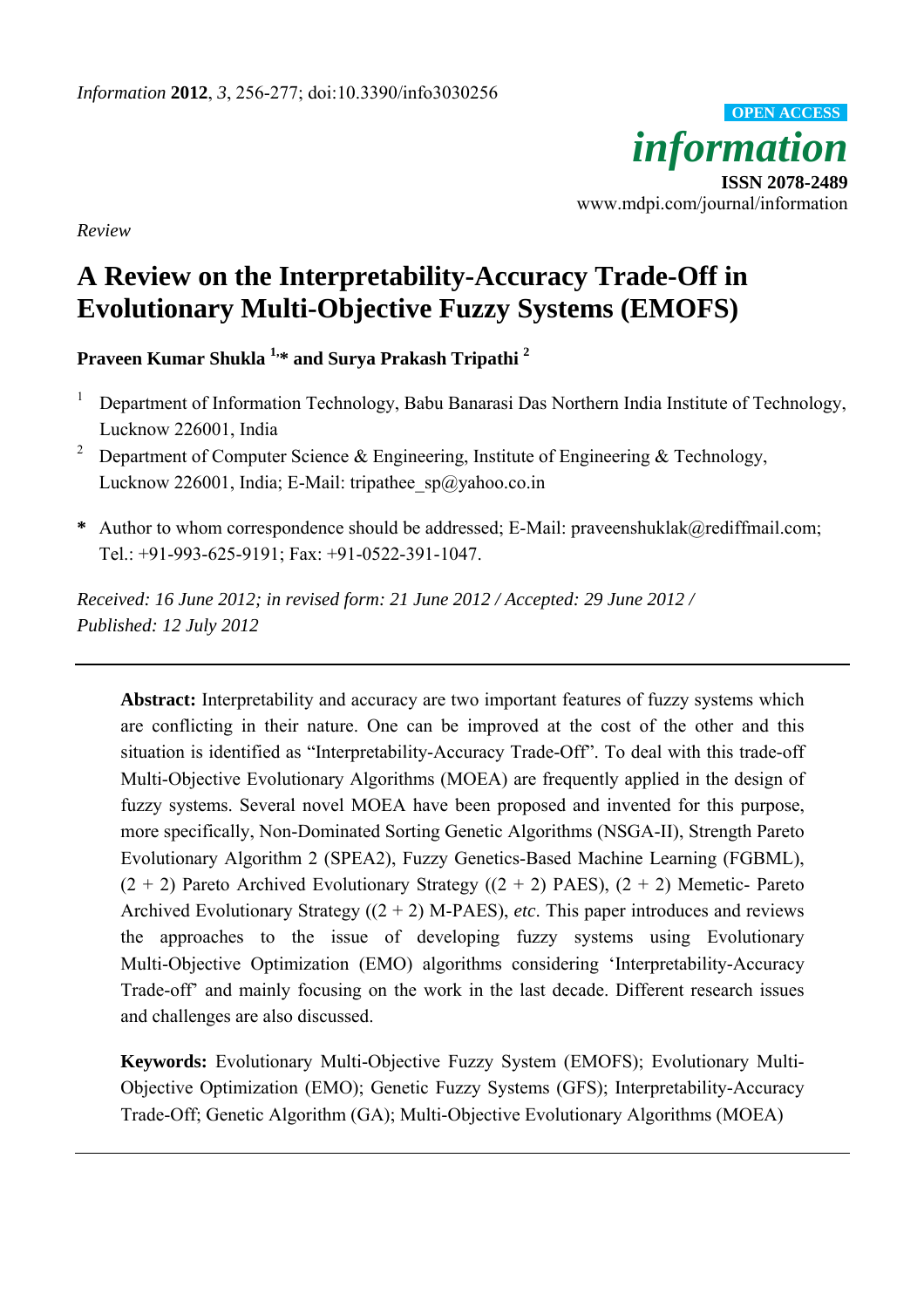#### **1. Introduction**

Interpretability [1–3] and accuracy [4] are the two important features of a fuzzy system developed for a specific application. The term 'interpretability' describes the capability of a model that allows a human being to understand its behavior by inspecting its functioning or its rule base. On the other hand, "accuracy" is the feature of the system that shows its capability to faithfully represent the real system. It can also be defined as the quantification of closeness between real system and its modeled fuzzy system.

Interpretability and accuracy are contradictory issues in the design of a fuzzy system. An increment in either feature can only be done at the cost of the other. This situation is called Interpretability-Accuracy (I-A) Trade-Off [5] and currently is a challenging research issue. Through this, various degrees of interpretability and accuracy of fuzzy systems are obtained and either one of them may be selected depending on the user's needs and the requirements of application.

The identification of fuzzy systems from data samples for specific functions associates different tasks, like input selection, rule selection, rule generation, fuzzy partition, membership function tuning *etc*. These tasks can be implemented as an optimization or search process using Evolutionary Algorithms (EAs), more specifically Genetic Algorithms (GA) [6,7]. The above-discussed integration of GA in the design of Fuzzy Systems results in the evolution of a special research area called 'Genetic Fuzzy Systems' (GFS) [8–11]. Genetic fuzzy systems have been proven to be capable of building compact and transparent fuzzy models while maintaining a very good level of accuracy, [12,13].

To deal with Interpretability-Accuracy Trade-Off in Fuzzy Systems, Multi-Objective Evolutionary Algorithms (MOEAs) have been used, leading to the next generation of GFSs named Evolutionary Multi-Objective Fuzzy Systems (EMOFS) [14–18]. A list of references in this field has been given in [19]. A Multi-Objective Fuzzy Modeling is used in [20] to deal with Interpretability-Accuracy Trade-Off. These EMOFS may be any rule-based system [21], classification system [22], *etc*.

A recent discussion and review on the existing approaches of EMOFS has been given in [23]. A taxonomy on existing proposals in EMOFS has been carried out, focusing mainly on Interpretability-Accuracy Trade-Off, multi-objective control problems and fuzzy association rule mining. We have focused on only the first issue, Interpretability-Accuracy Trade-Off, in this paper. This paper continues the work of [23], mainly considering the issue of Trade-Off in EMOFS.

The paper is divided into four sections. In Section 2, EMO is introduced briefly. In Section 3, a vast discussion has been carried out on the application of EMO in the design of fuzzy systems covering the issues related to the interpretability as well as accuracy and their trade-off. In Section 4, the recent research issues related to EMOFS are discussed. Conclusions and the future scope are given in Section 5.

## **2. Evolutionary Multi-Objective Optimization**

Evolutionary algorithms are stochastic optimization techniques, which simulate the concept of natural evolution. Evolutionary approaches consist of methodologies, genetic algorithms, evolutionary programming and evolutionary strategies. These techniques have been proven to be a robust and powerful search mechanism. In Evolutionary Multi-Objective Optimization, the objectives conflict with each other. These approaches are capable of tackling the problems of (1) large, complex and high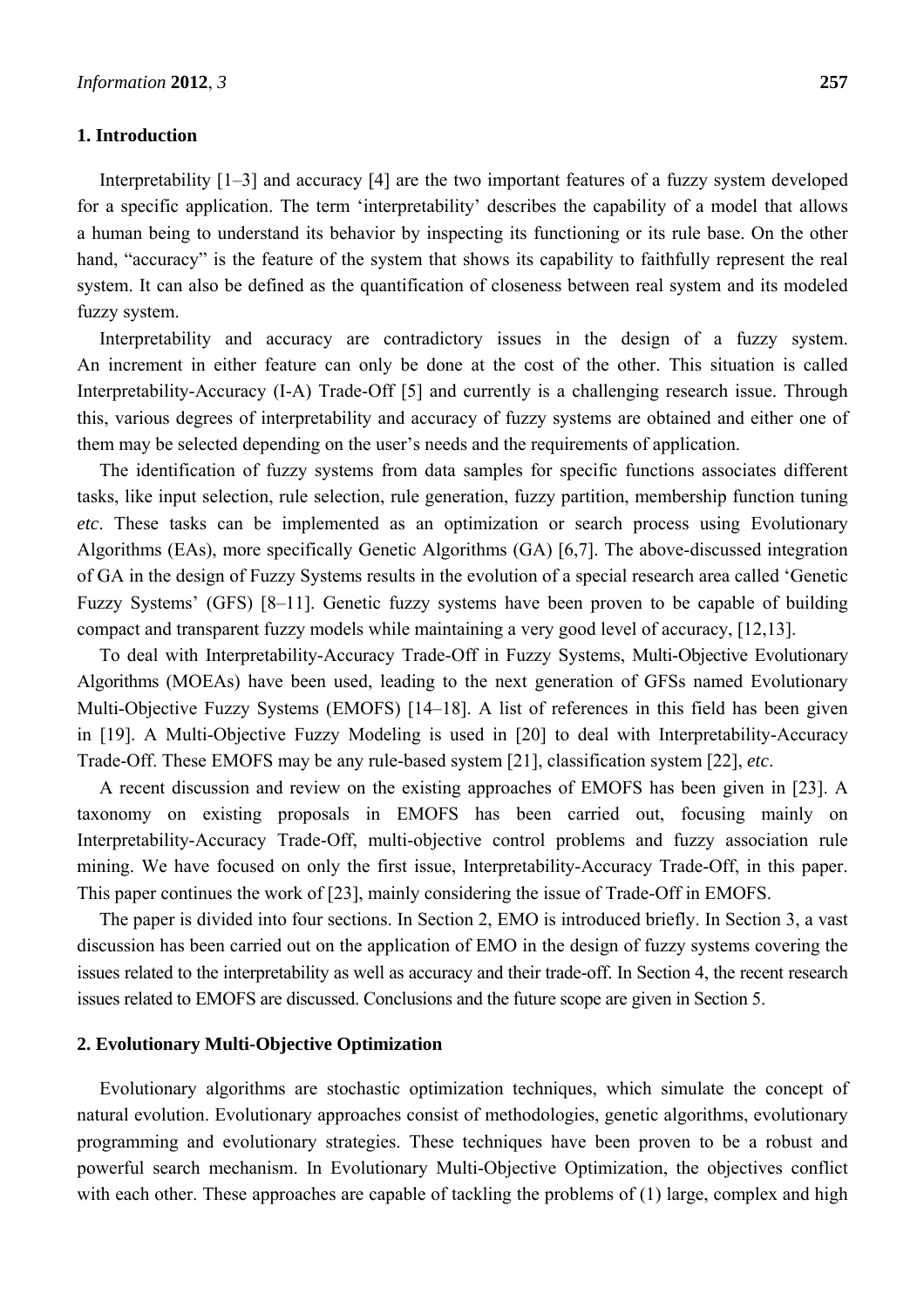dimensional search space, and (2) multiple conflicting objectives. In these techniques, no optimal, ideal and single solution can be derived, instead, a set of solutions are produced because the improvement in one objective leads to degradation in the remaining objectives. These solutions are called Pareto-Optimal Solutions. These Pareto Optimal Solutions in terms of objective function are called Pareto Front.

For example, two objective maximization problems can be formulated as: maximize  $g(x) = (g_1(x))$ , *g*2 (*x*)).

In Figure 1(a), solution X dominates Y or Y is dominated by X. It can be concluded that X is better than Y. But, X and Z are non-dominated by each other. A Pareto-Optimal Solution is a solution that is not dominated by any other solutions and Pareto Front (Figure 1(b)) of any problem is the set of all Pareto-Optimal Solutions in terms of objective functions.





Multi-objective optimization problems are solved by using evolutionary algorithms, like Genetic Algorithms (GA) and result in a new area called EMO [24–29]. The introduction and review of EMO is very well discussed in [30,31].

The conflicting nature of the objectives leads to many problems, like dominance resistance and speciation. In [32], two diversity management mechanisms are introduced using Non-Dominated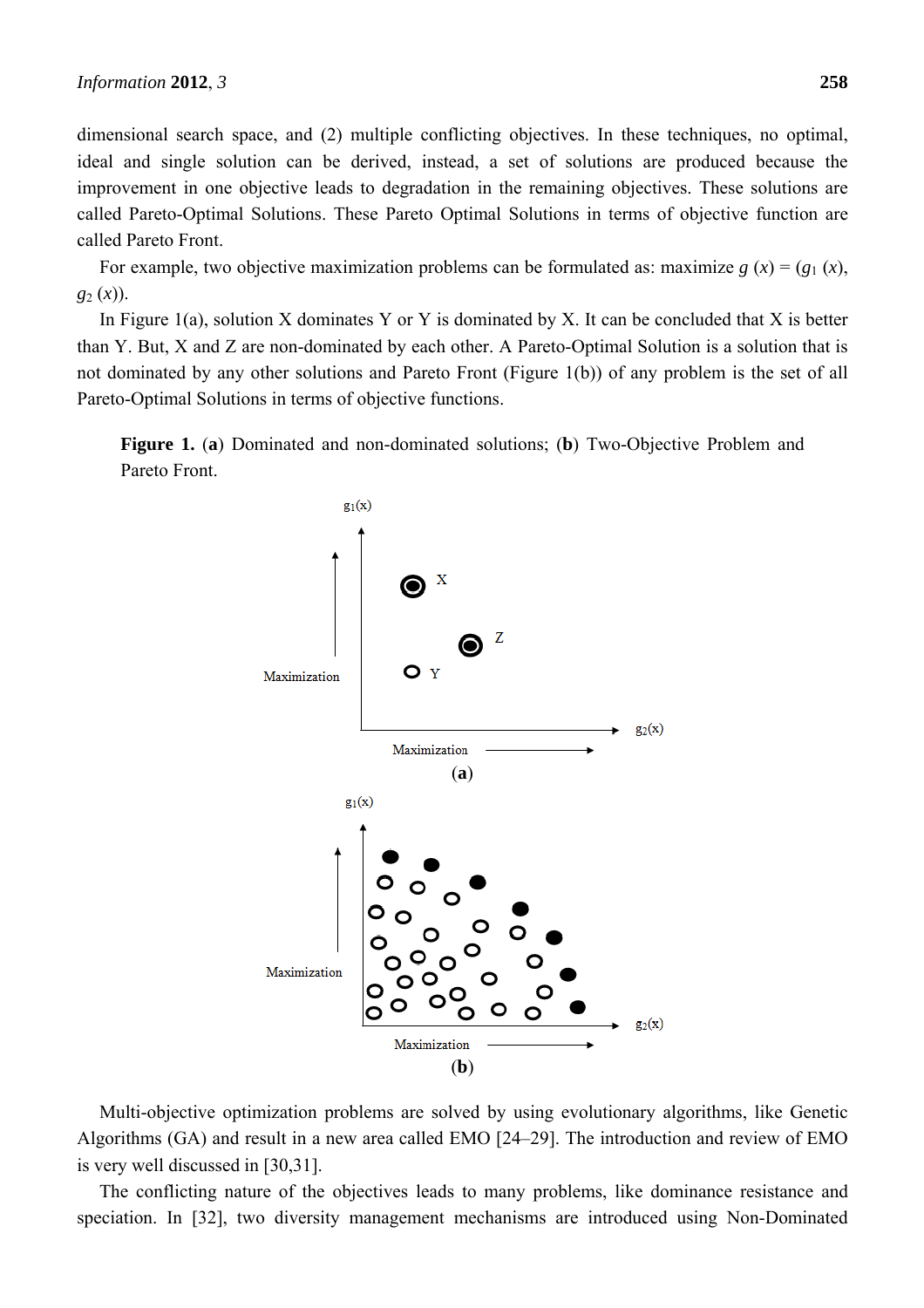Sorting Genetic Algorithms (NSGA-II). Handling large numbers of objectives in multi-objective optimization is a very critical research issue. To deal with this issue, an approach is discussed in [33]. A similar issue is discussed in [34] for handling many conflicting objectives using standard Pareto ranking and diversity promoting selection mechanism. Regarding the issue of constraint handling, an approach is developed for nonlinear constrained optimization-problems with fuzzy costs and constraints in [35].

## **3. Handling Interpretability-Accuracy Trade-Off using MOEAs in Fuzzy Systems**

In the early 1990s, the work in the area of EMOFS was oriented towards the development of accurate fuzzy systems, with less concentration on interpretability. However, in the late 1990s, the interpretability became an important issue along with accuracy. Table 1 summarizes most of the work on the issues discussed above in the decade after 1990.

| <b>Approaches developed</b>                                              | <b>Focus</b>             | <b>References</b>    |
|--------------------------------------------------------------------------|--------------------------|----------------------|
| Maximization of the number of correctly classified patterns along        | Accuracy improvement     | $\lceil 36 \rceil$   |
| with minimization of the number of rules and fuzzy rule selection        | & complexity             |                      |
| represented as a combinatorial optimization problem                      | minimization             |                      |
| Association of rule weights in rules also called certainty factor        | Accuracy improvement     | $\left[37,38\right]$ |
| Multiple consequents in a rule                                           | Accuracy improvement     | $[39]$               |
| Use of fine fuzzy partition (over-fitting), multiple fuzzy grid approach | Accuracy Improvement     | [40]                 |
| Applying independent membership functions                                | Accuracy & Scalability   | [41]                 |
|                                                                          | improvement              |                      |
| Use of multi-dimensional fuzzy membership function                       | Accuracy and scalability | [42, 43]             |
|                                                                          | improvement              |                      |
| Use of tree-type fuzzy partitions                                        | Accuracy & Scalability   | [44, 45]             |
|                                                                          | Improvement              |                      |
| Scalability and hierarchical fuzzy systems                               | Accuracy & Scalability   | $[46]$               |
|                                                                          | Improvement              |                      |
| Use of don't care conditions/ scalability improvement/input selection    | Complexity               | [47]                 |
| for each rule (rule wise input selection)                                | minimization             |                      |

**Table 1.** Interpretability and Accuracy Related Work in the 1990s.

## *3.1. MOEAs with Two Objectives*

Many non-dominated fuzzy systems can be obtained along the trade-off surface (Figure 2) by a single run of a MOEA, in which the user can select one, depending on the situation and requirements.

The most commonly used MOEAs are NSGA-II [48], Strength Pareto Evolutionary Algorithm (SPEA) [49], Strength Pareto Evolutionary Algorithm 2 (SPEA2) [50] and Pareto Archived Evolutionary Strategy (PAES) [51].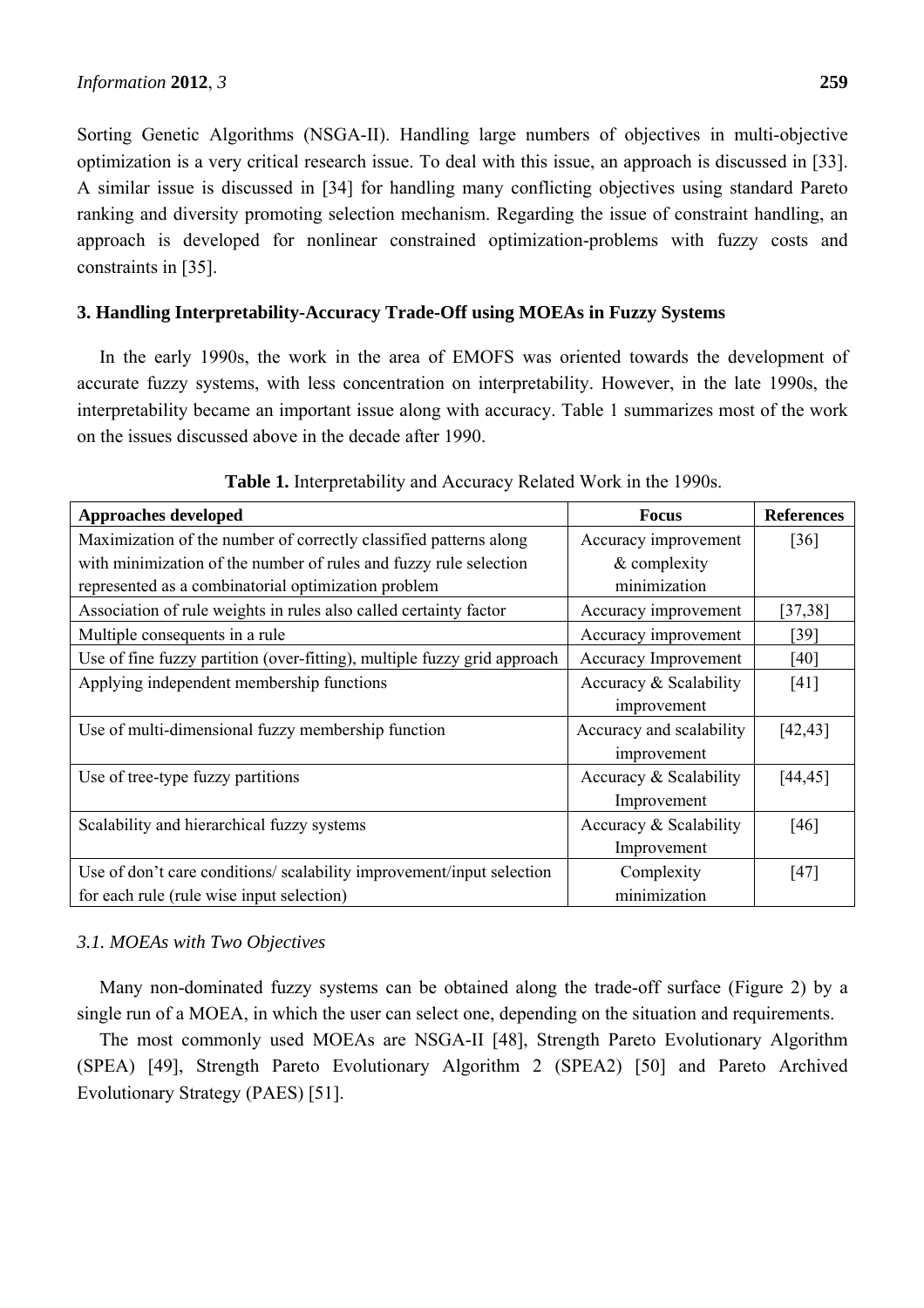

**Figure 2.** Pareto front non-dominated fuzzy systems.

During the search for non-dominated fuzzy systems in an EMO environment, accuracy and complexity are the two important factors to be considered with the objectives of accuracy maximization and interpretability maximization (complexity minimization). Initially, an aggregation approach is used for this purpose.

After that the MOEAs are well adapted for this issue and it is represented as,

# ${minimize(f_{error}(M), f_{complexity}(M)}$

To obtain these objectives, several criteria, like number of selected fuzzy rules, number of correctly classified rules, tuning of membership, granularity of the uniform partition, *etc*., are considered.

A two objective approach, considering maximization of the number of correctly classified training patterns and minimization of the number of selected fuzzy rules, is proposed in [52]. In this, a hybrid algorithm is also proposed by the integration of a learning method of classification rules and a multi-objective genetic algorithm.

A multi-objective genetic procedure has been proposed in [53] with the objectives of feature selection and granularity learning. The approach is used in a fuzzy rule-based classification system to automatically learn the knowledge base.

Interpretability-accuracy trade-off analysis was done in [54] with the objectives of classification accuracy and number of rules. The approach is discussed for a classification problem. Initially, this approach introduces the extraction of rules from numerical data using a heuristic rule criterion approach.

In [55], a multi-objective genetic algorithm (MOGA) is used to obtain Fuzzy Rule Based Systems with a better trade-off between interpretability and accuracy in linguistic fuzzy modeling. A new post-processing approach is developed to get the desired goal which is based on the selection of rules along with the tuning of membership functions. The developed approach uses MOEA, SPEAII.

A Pareto based multi-objective evolutionary approach has been proposed in [56] to generate a set of Mamdani fuzzy systems from numerical data. A variant of  $(2 + 2)$  Pareto Archived Evolutionary Strategy has been used for this approach. The objectives concerned are root mean squared error for accuracy and sum of conditions which compose the antecedents of rules for complexity. Finally, the goal is to find the right trade-off between accuracy and complexity.

A rule selection and a tuning of the membership functions of an initial set of candidate linguistic fuzzy rules were performed in [57] by minimizing the number of rules and the system error in a multi-objective environment. This leads to improvement in the complex trade-off between accuracy and interpretability.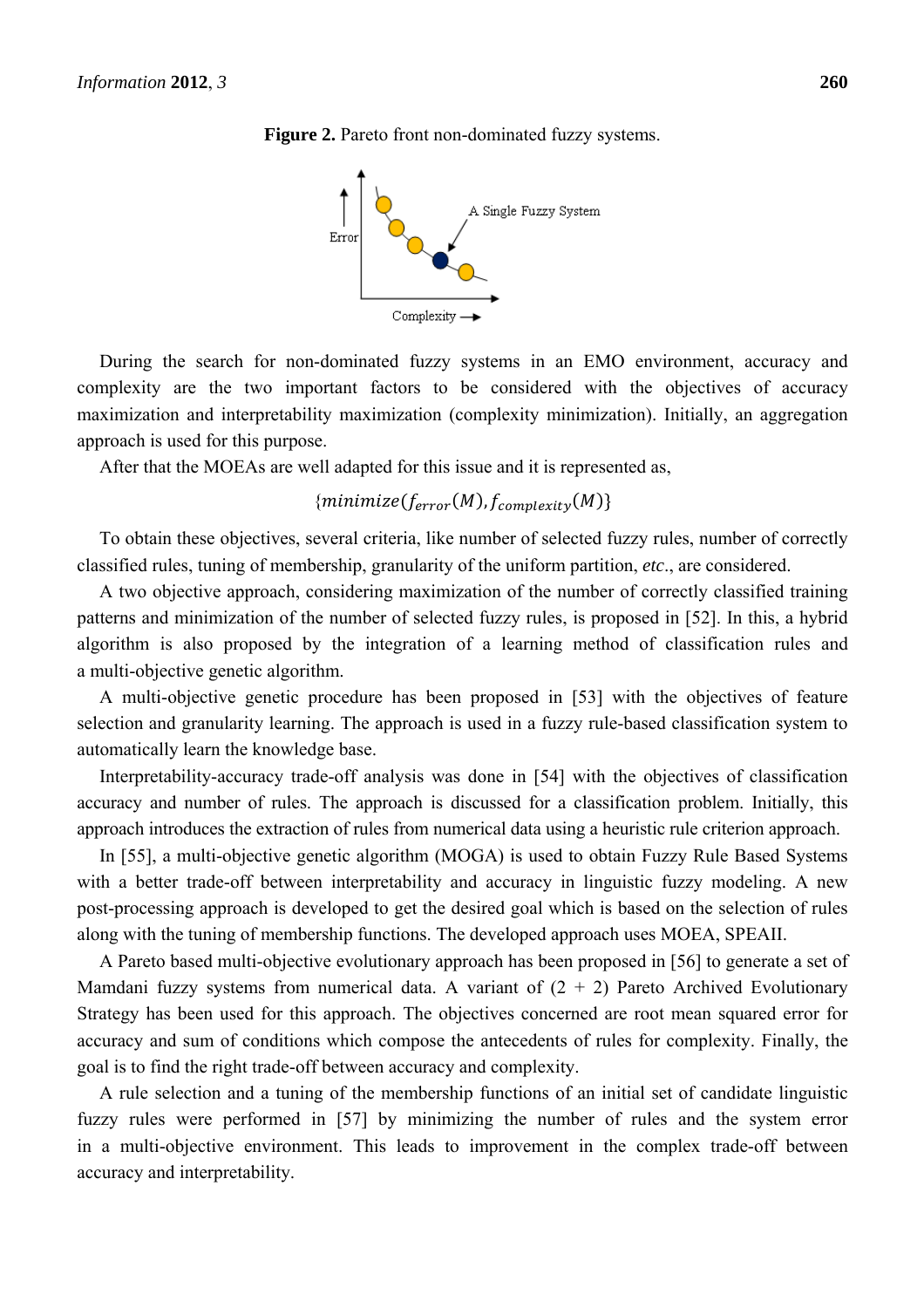A new post processing method is developed in [58] for maintaining a good interpretability-accuracy trade-off in linguistic fuzzy systems, which performs rule selection and membership function tuning by focusing on the Pareto zone having most accurate solutions but the least number of possible rules. SPEA2 algorithm has been utilized for this approach.

A multi-objective genetic algorithm is proposed in [59] to generate Mamdani Fuzzy Rule Based Systems with trade-off between complexity and accuracy. In this approach, both rule base and granularity of the uniform partitions defined on the input and output variables are learned concurrently.

A brief review on the state of the art on the use of multi-objective genetic algorithms to obtain the compact fuzzy rule-based systems under rule selection and parameter tuning has been done in [60]. A linguistic model with improved accuracy and smallest number of possible rules are proposed.

A set of linguistic fuzzy rule-based systems with different trade-offs between accuracy and interpretability has been generated in [61] using multi-objective evolutionary approach. Accuracy is measured by approximation error and interpretability is quantified by rule base complexity. It learns rule base and parameters of the membership functions of associated linguistic labels concurrently. A modeling linguistic 2-tuple representation has been used and it uses  $(2 + 2)$  Pareto Achieved Evolutionary Strategies (PAES), Non-Dominated Sorting Genetic Algorithms (NSGA-II) and evolutionary driven single objective Evolutionary Algorithm (EA).

A multi-objective evolutionary algorithm for tuning fuzzy rule-based systems has been proposed in [62], considering the two objectives, accuracy and interpretability. An interpretability index is proposed based on the three metrics, membership displacements, membership function symmetry, and membership function area similarity.

A Mamdani fuzzy rule-based system with different good trade-offs between complexity and accuracy has been developed by using multi-objective evolutionary algorithm in [63]. In this approach, both rule base and granularity of uniform partitions defined on the input and output variables are learned concurrently.

Six different MOEA are used to obtain simpler and still accurate linguistic fuzzy models by performing rule selection and tuning of membership functions in [64,65]. These algorithms are NSGA-II [48], SPEA2 [49], SPEA2 $A_{CC}$  [66], SPEA2 $A_{CC}^2$ , NSGA-II<sub>A</sub>, NSGA-II<sub>U</sub>. These algorithms use two objectives, systems error and number of rules. A new post processing approach has been developed in [66] which considers the selection of rules together with the tuning of membership functions to get the right trade-off between accuracy and interpretability.

A deep-tuned fuzzy rule-based classifier system (FRBCS) from examples has been designed in [67]. The approach is based on rule learning and membership function tuning. The algorithm used in this approach is SPEA2, generating interpretable and accurate systems.

A method for generating single granularity based fuzzy classification rules and lateral tuning of membership functions has been proposed in [68] in a multi-objective genetic fuzzy environment. The NSGA-II algorithm is used in the practical implementation of this method.

A multi-objective evolutionary framework applied to regression problem has been proposed in [69]. In this framework, a two-level rule selection (2LRS) and learning of membership function parameters are introduced. Also, different trade-offs between accuracy and Rule Base (RB) complexity were obtained for a Mamdani Fuzzy Rule Based Systems.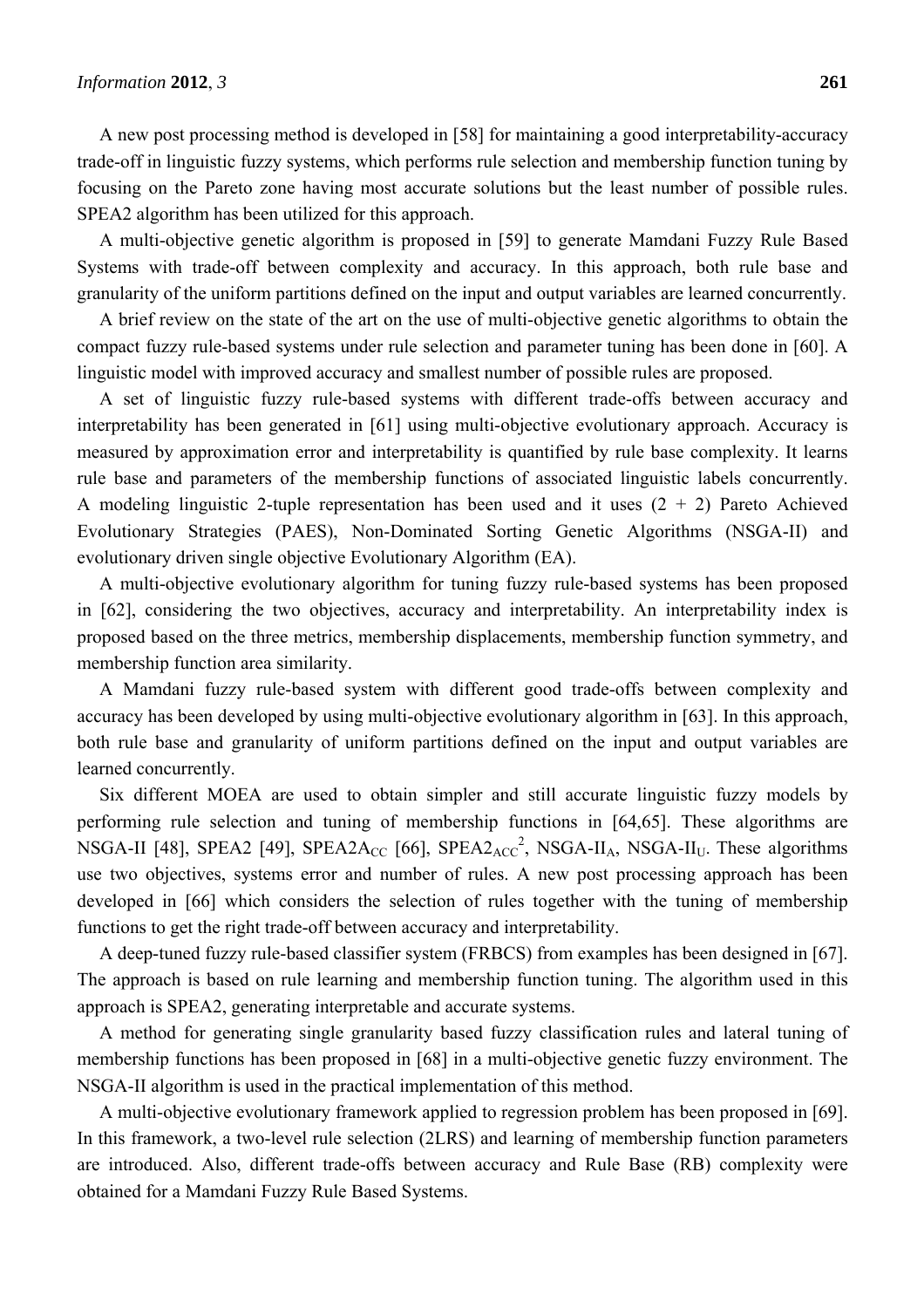A post processing approach is developed to reduce complexity of data-driven linguistic fuzzy models in [70]. The purpose is to get sufficient accuracy and better fuzzy linguistic performance with respect to their initial values. The basis of this approach lies on rule selection by formulating the bi-objective problem with objective accuracy and interpretability. Data sets from the KEEL project repository are used for evaluating this approach.

In [71], a multi-objective evolutionary algorithm is proposed to deal with two conflicting issues, complexity of the problem and the approximation error. The proposal focuses on the function of approximation problems.

The Pareto optimum set of fuzzy systems with different I-A trade-off has been generated in [72] using a multi-objective evolutionary approach. The two objectives taken in this approach are fuzzy rule parameter optimization and identification of system structure in terms of number of membership functions and fuzzy rules. The modification of NSGA-II algorithm is presented for modeling of a fuzzy system for function approximation from a set of training data.

The MOEA for searching the Pareto optimal fuzzy rules are discussed in [73] to get the Pareto optimal fuzzy system.

An approach for an evolutionary training set selection in the framework of multi-objective evolutionary learning of Mamdani fuzzy rule-based systems (MFRBS) has been proposed in [74,75]. A modified version of PAES  $(2 + 2)$  M-PAES is used in this approach. The objectives are system accuracy and rule base complexity. The rule base and parameters of membership functions are concurrently learned, and selected reduced training sets are used to compute the fitness of each individual, which leads to saving considerable execution time.

A MOEA has been proposed in [76] for improving the complexity in accuracy–complexity trade-off using adaptive defuzzification.

#### *3.2. MOEA with Three Objectives*

Several approaches have used three objectives to deal with the interpretability and accuracy trade-off issue in developing fuzzy systems.

A three-objective approach is proposed in [77] for the extraction of interpretable fuzzy rules from numerical data. The objectives are maximization of the number of correctly classified training patterns, minimization of the number of selected fuzzy rules and minimization of the total number of antecedent conditions (total rule length). The approach is developed for high-dimensional pattern classification problems. Also, a hybrid fuzzy GBML algorithm has been proposed for getting non-dominated rule sets from proposed three objective optimization problems.

In [78], the fuzzy modeling is presented as a multi-objective problem, taking consideration of the goals, accuracy, interpretability and autonomy. It is assumed to handle all these issues via a single objective ε-constrained decision-making problem the solution of which is provided by a hierarchical evolutionary process. The resulting fuzzy models are discussed as a classification problem.

A rule selection criterion for prescreening a candidate as fuzzy has been proposed in [79]. This task is completed in two steps. In the first step, candidate rules are generated by two rule evaluation measures, which are confidence and support, and in a second step multi-objective evolutionary algorithms are used for rule selection. The objectives of multi-objective optimization are classification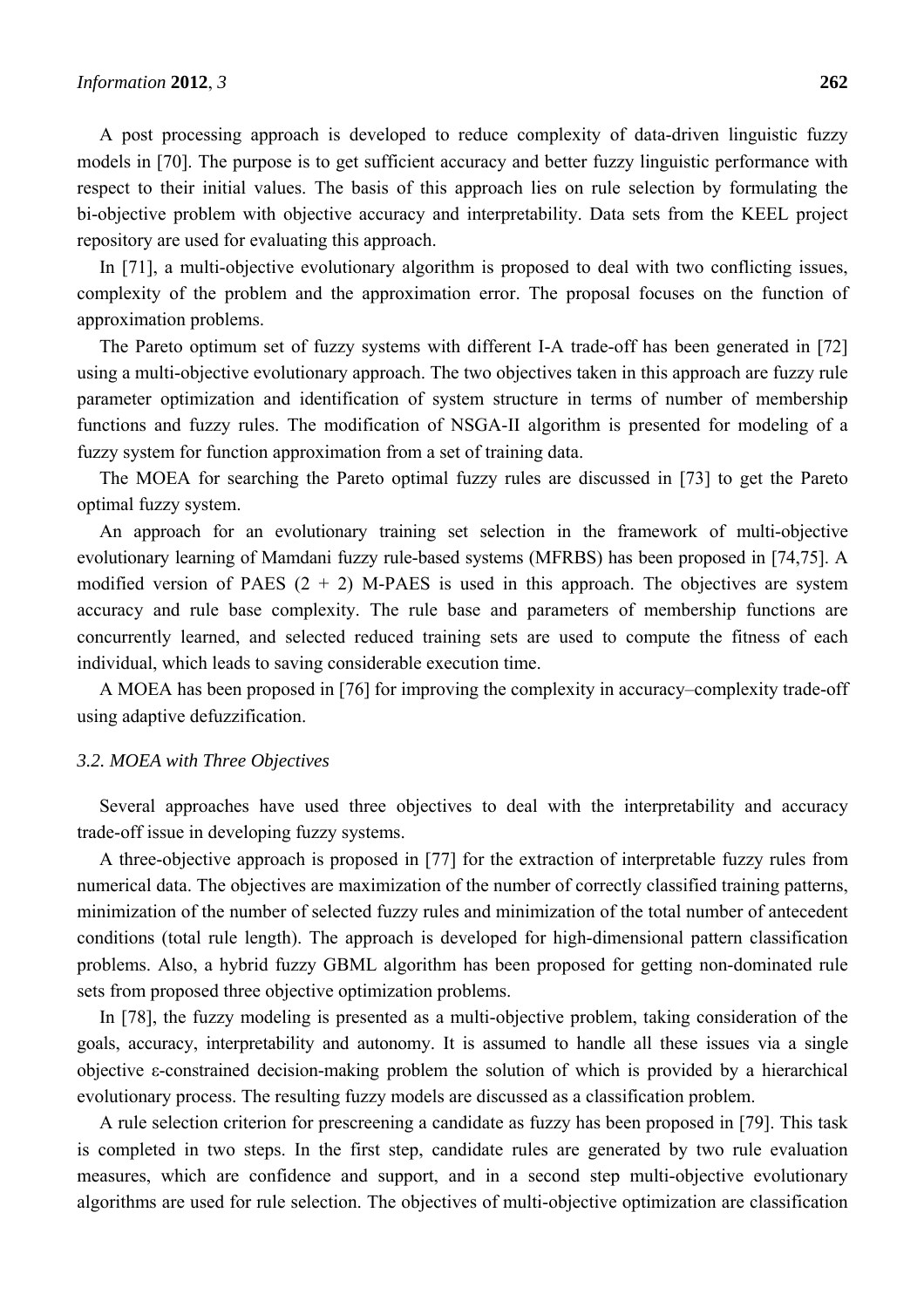error for measuring accuracy, the number of rules and conditions within a fuzzy classification rule system to measure its comprehensibility or complexity, respectively.

A multi-objective evolutionary algorithm (MOEA) is proposed in [80] to generate a Mamdani fuzzy rule-based system with a different accuracy-complexity trade-off. It is done by concurrently learning the granularities of input and output partitions, membership function parameters and rules. The concept of virtual and concrete partition is introduced as well. The proposed MOEA is tested over three real world regression problems.

The NSGA-II algorithm has been used to create multiple Pareto optimal fuzzy systems in [81]. The three objectives used are the precision performance, number of fuzzy rules and number of fuzzy sets. A modified fuzzy clustering algorithm is used to identify the antecedents of the fuzzy rule, while the consequents are designed separately to reduce the computational burden.

An approach for improving the interpretability of linguistic fuzzy rule-based systems has been proposed in [82]. In this approach, adaptive defuzzification improves the system accuracy. The proposed approach is based on the three objectives, (i) reduction in the number of total rules which considers that rules with weights close to zero should be removed; (ii) reduction in rules which have rule weights one and do not need any weight; and (iii) reduction of rules which are triggered jointly. Also, MOEA is utilized to get a set of solutions with a trade-off between accuracy and complexity.

A three-objective evolutionary algorithm has been proposed in [83,84] to generate a set of Mamdani FRBS with different trade-offs among accuracy, complexity and partition integrity. Accuracy is measured in terms of mean squared error, complexity is estimated by the number of conditions in the antecedents of the rules and integrity is defined by a proposed index. In this approach, Rule Base and MF parameters are learned concurrently.

A multi-objective genetic fuzzy system has been proposed in [85] to learn the granularities of the fuzzy partitions, tune the membership functions and learn the fuzzy rules. The fuzzy model is initialized by an integrated approach of the Wang-Mendal (WM) method and decision-tree algorithms. Also, dynamic constraints are proposed to improve the accuracy by 3-parameter MF tuning.

HILK (Highly Interpretable Linguistic Knowledge) in [86] is a fuzzy modeling approach dedicated to design the interpretable FRBS. It is integrated with a three-objective evolutionary algorithm (HILKMO) for performing genetic feature selection and fuzzy partition learning.

An index is proposed to preserve the semantic interpretability of linguistic fuzzy models in [87,88]. Also, a post processing multi-objective evolutionary algorithm is proposed which performs rule selection and tuning of fuzzy rule-based systems with three objectives: accuracy maximization, semantic interpretability maximization and complexity minimization.

Three types of interpretability measures are introduced in [89], which include semantic quality measures, rule base quality measures and model dimension measures. Also, a new alteration measure is proposed for fuzzy partition tuning.

A Pareto Multi-Objective Cooperative Co-Evolutionary Algorithm (PMOCCA) is proposed in [90] for constructing interpretable and precise fuzzy systems. PMOCCA is used to optimize the number of rules, antecedents of the rules and parameters of antecedents simultaneously. The initial fuzzy system is initialized by the fuzzy clustering algorithm.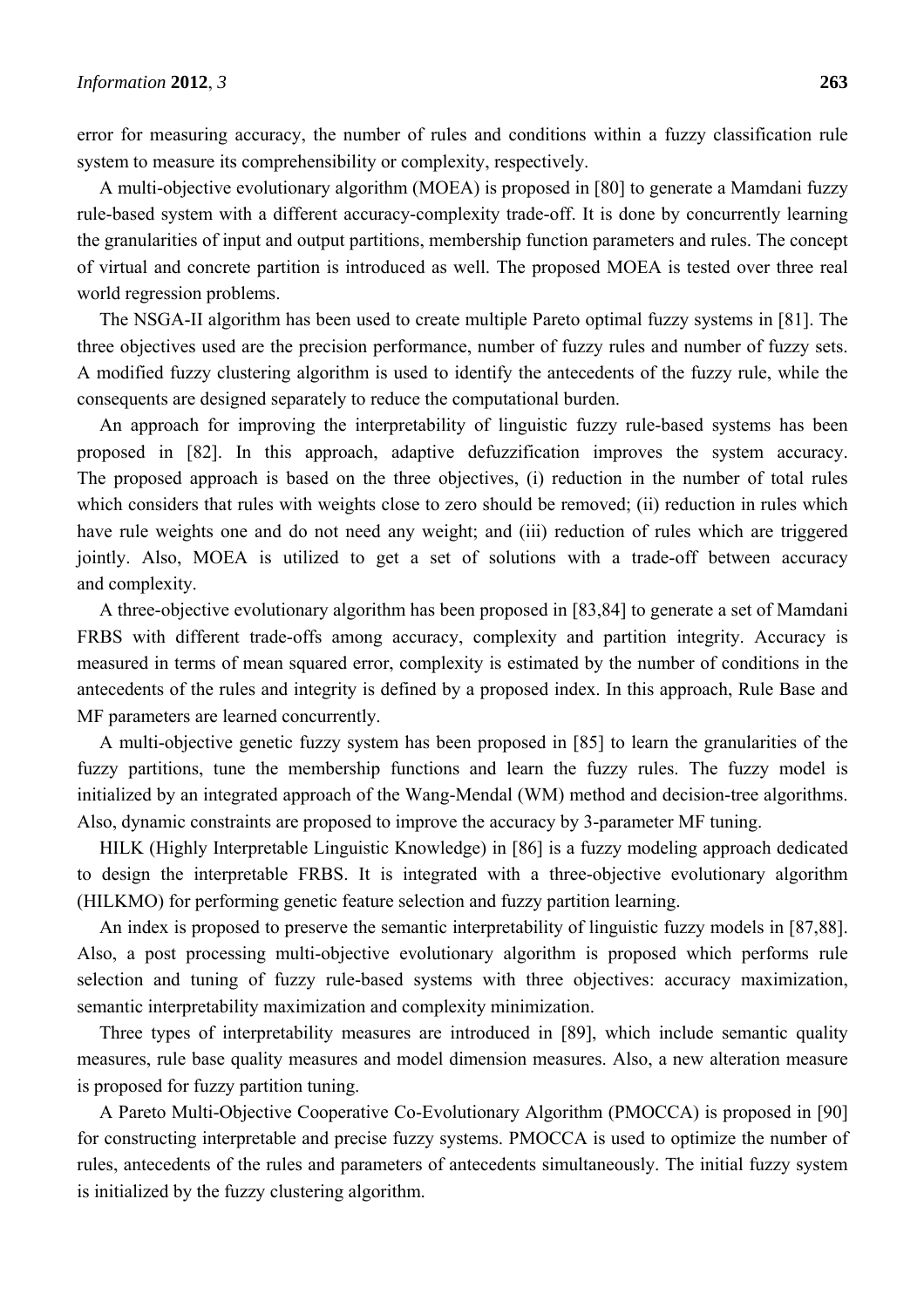A multi-objective fuzzy genetics-based machine-learning (GBML) algorithm is developed for fuzzy rule-based classifiers for examining the Interpretability-Accuracy Trade-Off in [91]. This approach is the amalgam of the Michigan and Pittsburgh approach. The accuracy is measured by correctly classified training patterns and the complexity is measured by the number of fuzzy rules and/or total number of antecedent conditions of fuzzy rules.

#### *3.3. Improving the Search Ability of the MOEAs*

The capability of MOEA to find a variety of FRBS with different trade-offs between complexity and interpretability is called search ability. The improvement in the search ability of any MOEA is a critical research issue.

In [92] the search ability of NSGA-II algorithm was improved by solving the issues of removal of overlapping solutions, recombination of similar patterns and selection of extreme and similar patterns.

An improvement in the search ability has been proposed in [93] by using multiple weighted sums with different weight vectors instead of original objectives in a fuzzy classifier. The idea is implemented on the classification problem.

In MOGFS approaches, a set of non-dominated solutions has been generated, which makes it very difficult to choose one. A double cross-validation approach is used to do this task in [94] for a fuzzy classifier.

The comparison between GBML and Genetic Rule Selection has been done in [95] in terms of their search ability to efficiently find compact fuzzy rule-based classification systems with high accuracy.

The search ability of MOEA in Pareto-optimal or near Pareto optimal fuzzy rule-based systems for classification problems has been discussed in [96,97]. NSGA-II (Non-dominated Sorting Genetic Algorithm) and MOEA/D (Multi-Objective Evolutionary Algorithm based on Decomposition) [98] are used in MoFGBML (Muti-objective Fuzzy Genetics Based Machine Learning) algorithm under various settings of computational load, finer fuzzy partitions and granularity of fuzzy partition.

### *3.4. MOEA to Design Ensemble Classifiers*

The design of reliable classifiers by integrating multiple classifiers into a single one resulted in the development of ensemble classifiers. The generation of ensemble classifiers with high diversity using MOEA is an important research issue.

In [99], a MOEA is examined to develop an ensemble classifier by different non-dominated fuzzy rule-based classifiers with different accuracy-complexity trade-off. Accuracy is measured by the number of correctly classified training patterns while its complexity is measured by the number of fuzzy rules and the total number of antecedents' conditions.

Three objective-based multi-objective formulations of fuzzy rule selection have been discussed in [100] for a fuzzy rule-based ensemble classifier design. The multi-objective interpretation of the fuzzy rule selection is discussed with two objectives, accuracy maximization and complexity minimization. A number of non-dominated rule sets for fuzzy classifiers are produced along with an interpretability-accuracy trade-off curve.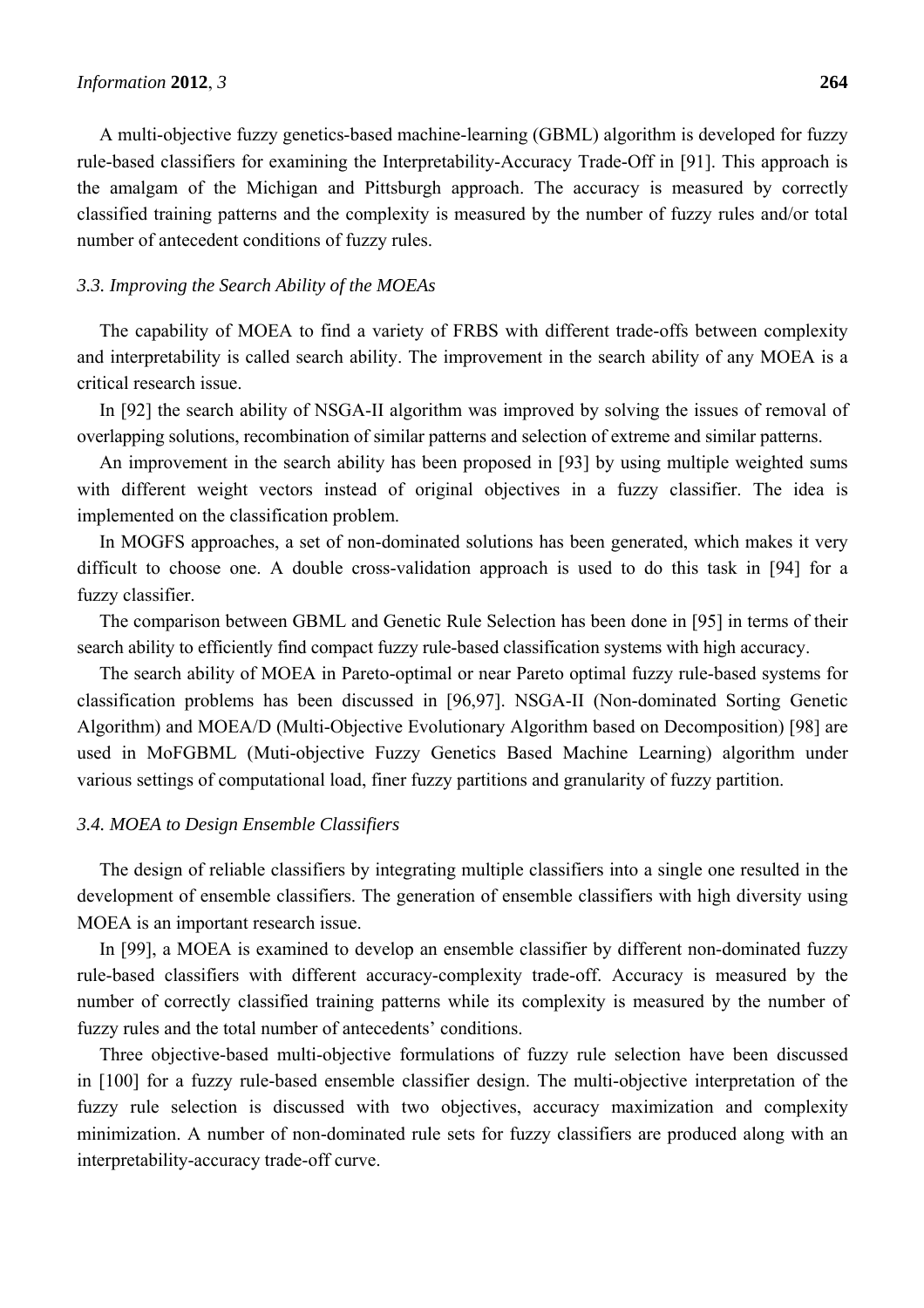#### *3.5. MOEA for Scaling Functions and Fine Fuzzy Partition*

Optimization of scalarizing functions and fine fuzzy partitions in EMOFRBS is a crucial research issue. An approach to optimize scalarizing functions using EMO has been developed in [101]. The effectiveness of the approach is achieved by the computational experiments using NSGA-II.

The fine fuzzy partitions are used in the evolutionary multi-objective optimization for designing the fuzzy rule-based classifiers in [102]. It is concluded that the application of fine fuzzy partition enhances the number of obtained non-dominated fuzzy rule-based classifiers. The relationship between granularity of fuzzy partitions and number of antecedent conditions are examined.

#### *3.6. Approaches Related to User Preferences*

User preferences [103] can be integrated in the MOEA for searching the Pareto optimal fuzzy systems.

An iterative fuzzy modeling has been performed in [104] by MOEA with user's preferences. User preferences are represented by several satisfaction level functions, which can be interactively modified by users. In [105,106], the user preference is integrated with a multi-objective genetic fuzzy rule selection. A preference function is proposed based on the satisfactory function of six objectives: average confidence, average coverage, number of used attributes, maximum number of used granularity, classification accuracy and number of rules.

#### *3.7. Approaches Related to High Dimensional Problems*

High dimensionality in fuzzy systems can be handled by using Evolutionary Multi-Objective Optimization (EMO), and it is an important research issue. High dimensional and large data sets lead to expansion in search space and affect the performance of evolutionary algorithms in the form of solution quality and convergence.

A MOEA is proposed for knowledge extraction from numerical data for high dimensional pattern classification problems with many continuous attributes in [107]. The three objective rule selection problem is discussed. The objectives are the number of correctly classified training patterns by the rule set, the number of rules and the total length of rules. Many rule sets with different accuracy-complexity trade-off have been generated.

In [108], an approach is proposed to deal with high-dimensional and large data sets in a multi-objective evolutionary framework for Mamdani Fuzzy Rule Based Systems (MFRBS). The proposed algorithm is based on a co-evolutionary approach that allows concurrent evolutionary training set selection (TSS) and multi-objective evolutionary learning of the RB and membership function parameters. The approach is tested on the high dimensional and large regression data sets.

A MOEA has been proposed in [109] for the learning of linguistic Knowledge Base (KB) in high dimensional regression problems. This approach is based on embedded genetic database learning involving variables, granularities and slight fuzzy partition displacement.

#### *3.8. Semantic Co-intension Approach*

Explicit semantics (fuzzy sets, operators, inference engine) and implicit semantics (knowledge gathered by user) are compared using a co-intension approach called Semantic Co-intension. A novel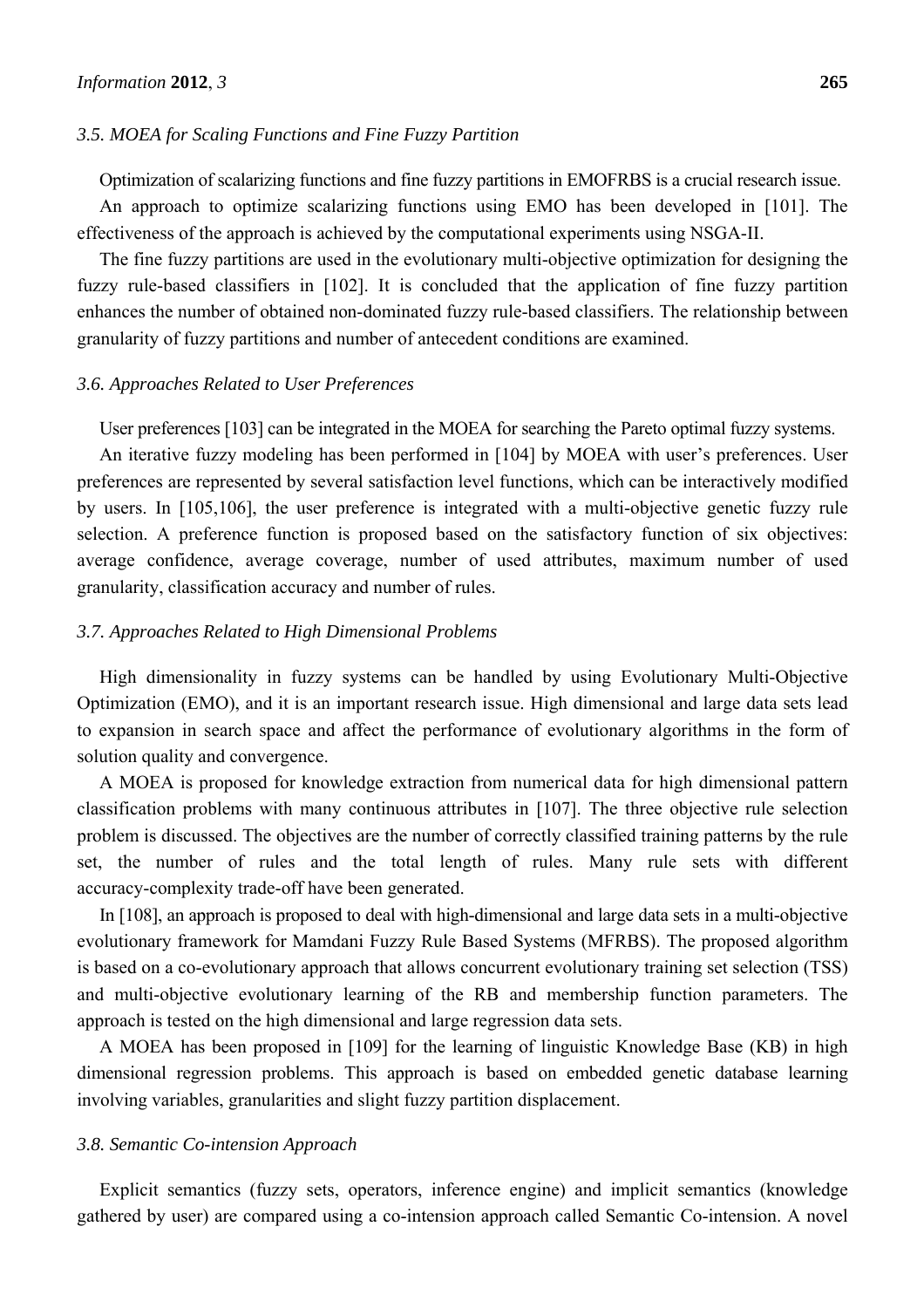index has been proposed in [110] for designing highly interpretable rule-based classifiers, based on Semantic Co-intension.

#### *3.9. Context Adaptation*

Context adaptation is the approach to develop context-free models for creating context adapted FRBS so as to increase the accuracy. In [111], a novel index based on fuzzy ordering relations has been proposed for the quantification of interpretability. This proposed index and mean square error are used as the goal of the MOEA.

#### *3.10. EMO Approaches for Data Mining Applications*

The EMO has been used in developing data mining approaches addressing different issues, like sub-group discovery, rule mining *etc*.

A three-objective based multi-objective genetic rule selection has been introduced in [112] for pattern classification problems and it finds Pareto optimal rules and Pareto optimal rule sets in a data mining application. Similar work has been done in [113,114] introducing the concept of rule discovery and selection in an EMO based environment.

In [115], a non-dominated MOEA is proposed for extracting fuzzy rules in subgroup discovery (NMEEF-SD). The approach is based on the NSGA-II. In [116], a post processing approach for improving the results of algorithm NMEEF-SD in a sub group discovery is proposed. It allows the partitions to be adapted in the context of variables.

### *3.11. Other Specific Applications Developed Using EMO*

Using EMO in fuzzy systems, several applications have been developed.

A genetic fuzzy framework has been proposed for financial prediction in [117] in multi-objective evolutionary algorithms. In this contribution, the relationship between predictive capability and interpretability of FRBS obtained by MOEA is studied.

A fine tuned fuzzy logic controller for heating, ventilating and air conditioning systems has been developed using multi-objective evolutionary algorithms in [118]. The two objectives considered are maximizing system performance and minimizing number of rules obtained. The proposed algorithm is based on SPEA2 algorithm.

The accuracy-complexity relationship has been analyzed in [119] for fish habitat modeling using a Genetic Takagi-Sugeno Fuzzy Model called Fuzzy Habitat Preference Model (FHPM).

#### **4. Burning Research Issues**

Several research issues have been identified in EMOFS while considering the issue of Interpretability-Accuracy Trade-Off. Some of these are listed below:

1. Formulation and quantification of interpretability along with the identification of its global definition [2,20,120–123] in EMO framework is an important research issue because interpretability is the subjective feature of any system, which is not easy to quantify.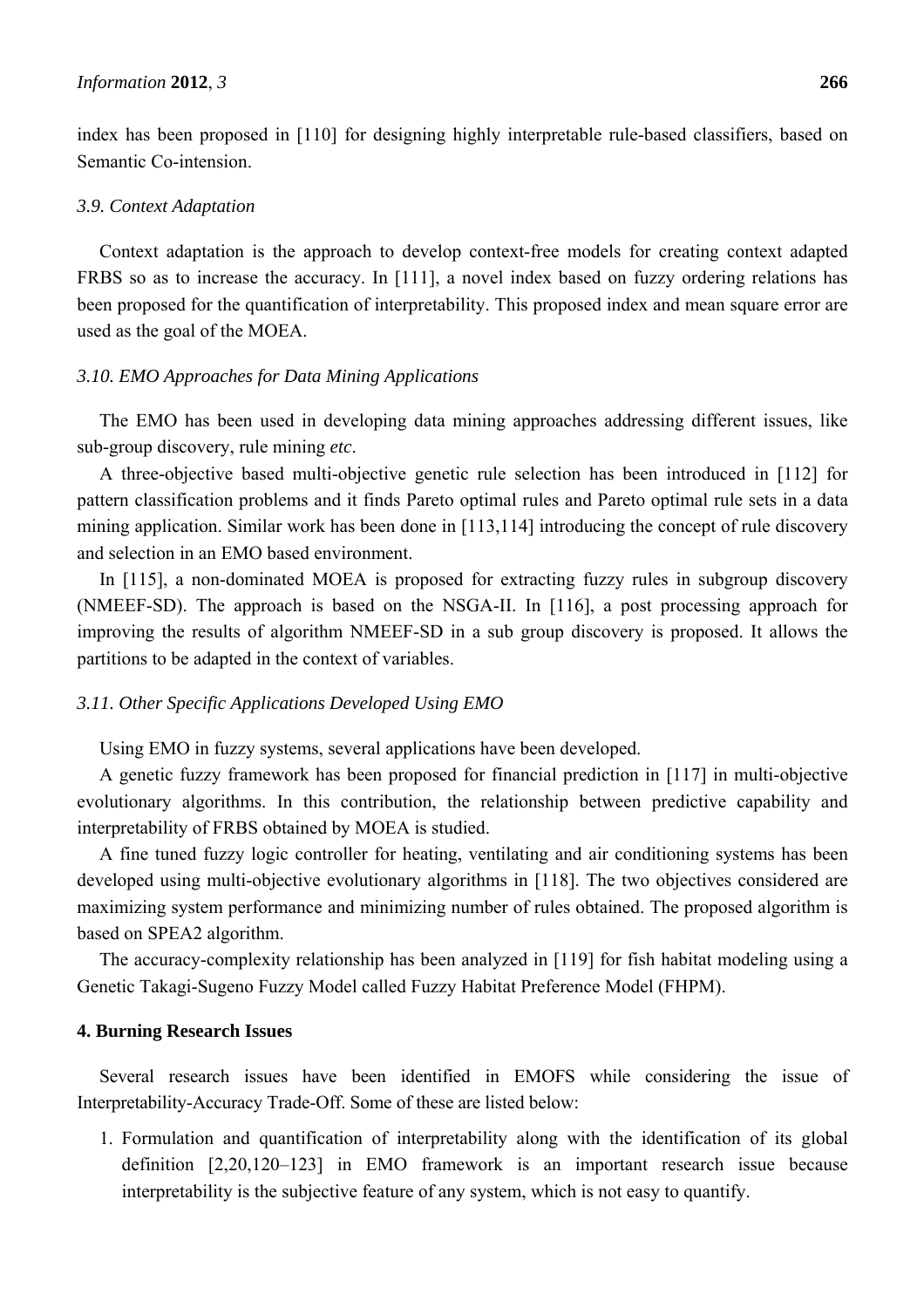- 2. Improvement in the interpretability of a system by selecting parameters like number of inputs, number of rules, rule length, fuzzy partition granularity, membership function separability, linguistic modifiers, linguistic hedges *etc*. Choosing these parameters may be considered in order to develop new interpretability indexes.
- 3. Handling Interpretability-Accuracy (I-A) Trade–Off using EMO [5,72,124] is a critical issue because interpretability and accuracy are the features conflicting with each other. One can be improved at the cost of the other, which leads to generation of multiple sets of solutions instead of any single solution.
- 4. An increment in the number of objectives degrades the performance of any EMO algorithm. Hence, improvement of the performance of MOEA when the numbers of objectives are high is a big research line. It helps to deal with the High Dimensional Problems [125], leading to the development of Hierarchical Fuzzy Systems.
- 5. Integration of user preferences [103–106,126] that facilitate to focus on a specific zone of Pareto Front to get the desired solution more efficiently.
- 6. Handling large and multi-dimensional data sets [127] by EMO algorithms.
- 7. Improvement in the search ability [92–98] of the MOEA and dealing with exponentially increased solutions approximating the Pareto Front.
- 8. Generation of mechanisms for interpretable explanations for fuzzy reasoning and inference mechanism, quantification of explanation ability of FRBS [128].

## **5. Conclusion and Future Scope**

The EMO algorithms applied in developing Fuzzy Systems need improvement in order to deal with problems like high dimensionality, exponentially populated solutions, Interpretability-Accuracy Trade-Off, quantification of interpretability and explanation ability of the fuzzy systems, *etc*. This paper introduces and reviews such problems and their recent solutions in the capacity of different EMO algorithms, listed in Table 2.

| Multi-objective Fuzzy Systems. |                   |                                                   |  |  |
|--------------------------------|-------------------|---------------------------------------------------|--|--|
| <b>S. No.</b>                  | <b>EMO</b> Used   | <b>References</b>                                 |  |  |
|                                | SPEA <sub>2</sub> | $[55, 57, 58, 60, 62, 65, 85, 88, 109, 117, 118]$ |  |  |
|                                | NSGA-II           | $[55-57,60,61,65,68,72,76,81,85,89,92,93,96,101,$ |  |  |
|                                |                   | $105-107, 110, 111, 112, 115, 117$                |  |  |

 $3 \qquad \qquad$  SPEA2<sub>ACC</sub> | [64–66] 4  $(2+2)$  PAES [56,61,63]

6 HILK EMO **[86,110]** 7 Fuzzy GBML [94,95,97,102] 8 | PMOCCA | [90]

5  $(2 + 2)$  M-PAES [59,69,74,75,82–84,108]

**Table 2.** Evolutionary Multi-Objective Optimization (EMO) Algorithms used in Multi-objective Fuzzy Systems.

Many types of problems are also considered for fuzzy systems with their multi-objective development, listed in Table 3.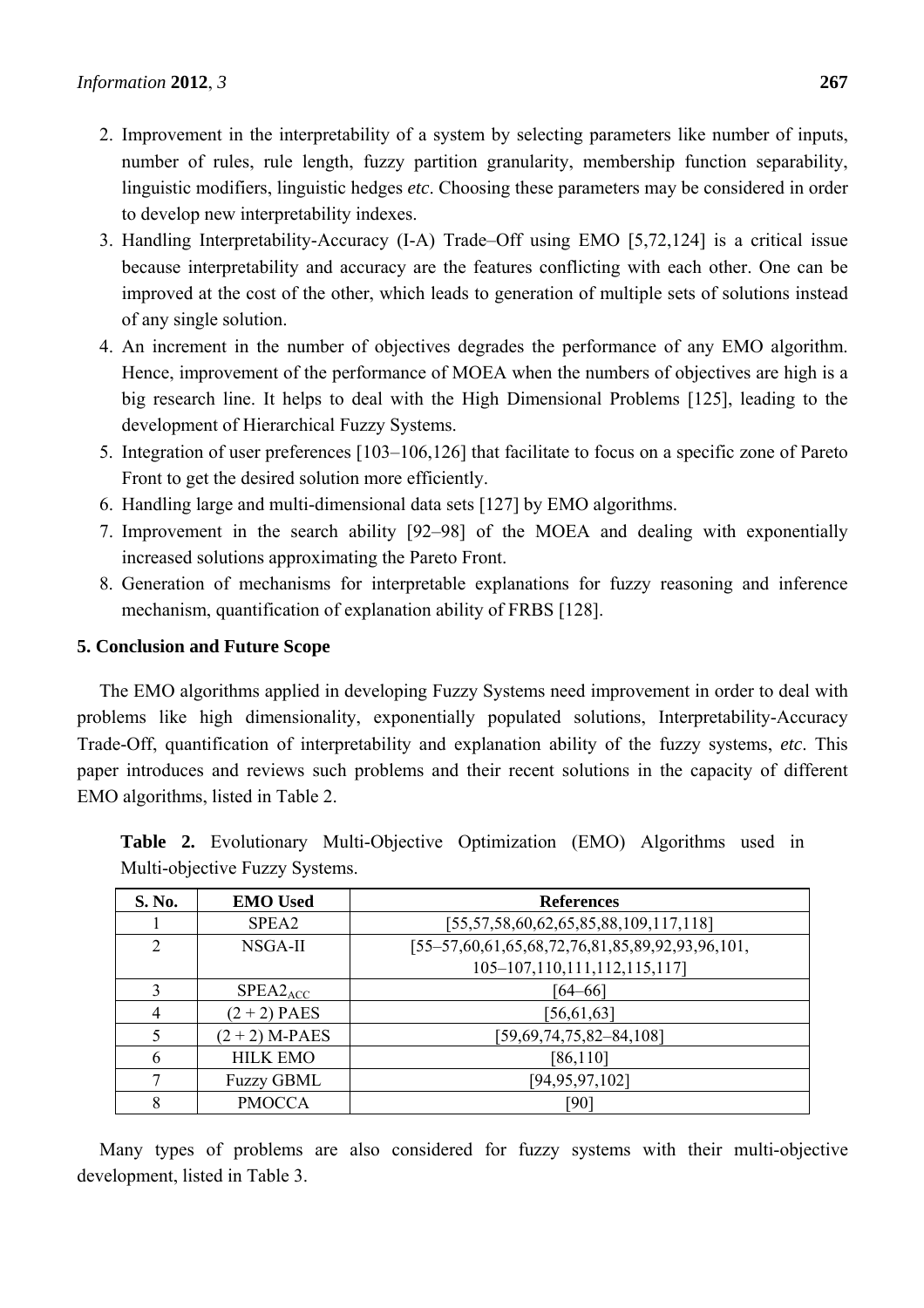| S. No. | Type of the problem identified         | <b>References</b>                                   |
|--------|----------------------------------------|-----------------------------------------------------|
|        | <b>Classification of Problems</b>      | $[52 - 54, 67, 68, 77 - 79, 90 - 97, 99 - 102,$     |
|        |                                        | 104-106, 107, 110, 112-116, 117]                    |
|        | Regression                             | [69,85,87,88,109]                                   |
|        | Linguistic FRBS                        | $[55-65, 74-76, 80, 82, 83, 86, 89, 108, 111, 118]$ |
| 4      | <b>Function Approximation Problems</b> | [71, 72]                                            |
|        | TS Type FRBS                           | [119]                                               |

**Table 3.** Types of problems identified and discussed in the literature.

In the future, the authors are interested to develop efficient and robust MOEA, applicable for the development of accurate and interpretable fuzzy systems. Focus would also be dedicated to invent new indexes for measuring the interpretability of EMOFS and new EMO approaches for managing Interpretability-Accuracy Trade-off.

## **References**

- 1. Cassilas, J.; Cordon, O.; Herrera, F. *Interpretability Improvements in Linguistic Fuzzy Modeling*; Springer: Heidelberg, Germany, 2003.
- 2. Gacto, M.J.; Alcala, R.; Herrera, F. Interpretability of linguistic fuzzy rule based systems: An overview of interpretability measures. *Inf. Sci.* **2011**, *181*, 4340–4360.
- 3. Alonso, J.M.; Magdalena, L. An experimental study on the interpretability of fuzzy systems. In *Proceedings of International Fuzzy Systems Association World Congress and 2009 European Society of Fuzzy Logic and Technology Conference (IFSA-EUSFLAT)*, Lisbon, Portugal, 20–24 July 2009; pp. 125–130.
- 4. Cassilas, J.; Cordon, O.; Herrera, F.; Magdalena, L. *Accuracy Improvements in Linguistic Fuzzy Modeling*; Springer: New York, NY, USA, 2003.
- 5. Shukla, P.K.; Tripathi, S.P. A Survey on Interpretability-Accuracy (I-A) Trade-Off in Evolutionary Fuzzy Systems. In *Proceedings of 2011 5th International Conference on Genetic and Evolutionary Computing*, Kinmen, Taiwan/Xiamen, China, 29 August–1 September 2011; pp. 97–101.
- 6. Goldberg, D.E. *Genetic Algorithms in Search Optimization and Machine Learning*; Addison-Wesley: Boston, MA, USA, 1989.
- 7. Davis, L. *Handbook of Genetic Algorithms*; Van Nostrand Reinhold: New York, NY, USA, 1991.
- 8. Cordon, O.; Herrera, F.; Hoffmann, F.; Magdalena, L. *Genetic Fuzzy System: Evolutionary Tuning and Learning of the Fuzzy Knowledge Bases*; Advances in Fuzzy Systems—Applications and Theory, World Scientific: London, UK, 2001; Volume 19.
- 9. Cordon, O.; Gomide, F.; Herrera, F.; Hoffmann, F.; Magdalena, L. Ten years of genetic fuzzy systems: Current framework and new trends. *Fuzzy Sets Syst.* **2004**, *41*, 5–31.
- 10. Herrera, F. Genetic Fuzzy Systems: Taxonomy, current research trends and prospects. *Evol. Intell.* **2008**, *1*, 27–46.
- 11. Herrera, F. Genetic Fuzzy Systems: Status, critical considerations and future directions. *Int. J. Comput. Intell. Res.* **2005**, *1*, 59–67.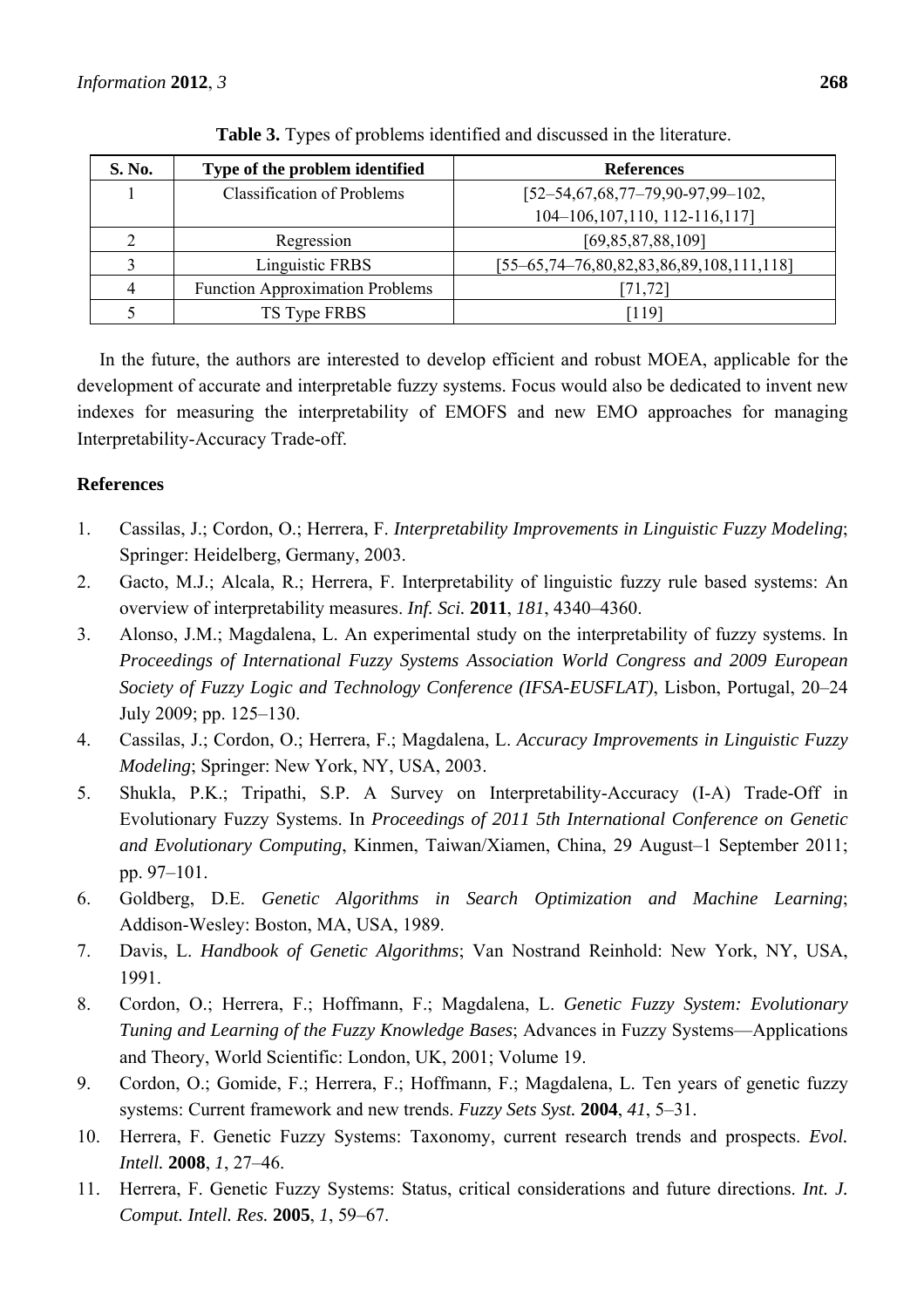- 12. Roubos, H.; Setnes, M. Compact and transparent fuzzy models and classifiers through iterative complexity reduction. *IEEE Trans. Fuzzy Syst.* **2001**, *9*, 516–524.
- 13. Chang, X.; Lilly, J.H. Evolutionary design of fuzzy classifier from data. *IEEE Trans. Syst. Man Cybern. Part B Cybern.* **2004**, *34*, 1894–1906.
- 14. Ishibuchi, H.; Tsukamoto, N.; Nojima, Y. Evolutionary Many Objective Optimization: A Short Review. In *Proceedings of IEEE World Congress on Evolutionary Computation (CEC 2008)*, Hong Kong, China, 1–6 June 2008; pp. 2424–2431.
- 15. Ishibuchi, H. Multi-Objective Genetic Fuzzy Systems: Review and Future Research Directions. In *Proceedings of 2007 FUZZ-IEEE*, London, UK, 23–26 July 2007; pp. 913–918.
- 16. Ishibuchi, H.; Tsukamoto, N.; Nojima, Y. Evolutionary Many Objective Optimization. In *Proceedings of 3rd International Workshop on Genetic and Evolutionary Fuzzy Systems 2008*, Witten-Bommerholz, Germany, 2008; pp. 47–52.
- 17. Ishibuchi, H.; Yamamoto, T. Fuzzy Rule selection by multi-objective genetic local search algorithms and rule evaluation measures in data mining. *Fuzzy Sets Syst.* **2004**, *141*, 59–88.
- 18. Ducange, P.; Marcelloni, F. *Multi-Objective Evolutionary Fuzzy Systems*; Springer-Verlag: Berlin/Heidelberg, Germany, 2011; pp. 83–90.
- 19. Cococcioni, M. The evolutionary multi objective optimization of fuzzy rule based systems bibliography page. Available online: http://www2.ing.unipi.it/~r000439/emofrbss.html (accessed on 4 March 2012).
- 20. Cannone, R.; Alonso, J.M.; Magdalena, L. *An Empirical Study on Interpretability Indexes through Multi-Objective Evolutionary Algorithms*; Springer-Verlag: Berlin/Heidelberg, Germany, 2011; pp. 131–138.
- 21. Ishibuchi, H. *Evolutionary Multi-Objective Design of Fuzzy Rule-Based Systems*, In *Proceedings of 2007 IEEE Symposium on Foundations of Computational Intelligence (FOCI 2007)*, Honolulu, HI, USA, 1–5 April 2007; pp. 9–16.
- 22. Ishibuchi, H.; Nojima, Y.; Kuwajima, I. Evolutionary multi-objective design of fuzzy rule based classifiers. *Stud. Comput. Intell.* **2008**, *115*, 641–685.
- 23. Fazzolari, M.; Alcala, R.; Nojima, Y.; Ishibuchi, H.; Herrera, F. A review of the application of Multi-Objective Evolutionary Fuzzy systems: Current status and further directions. *IEEE Trans. Fuzzy Syst.* **2012**, doi: 10.1109/TFUZZ.2012.2201338.
- 24. Deb, K. *Multi-Objective Optimization Using Evolutionary Algorithms*; John Wiley & Sons: Chichester, UK, 2001.
- 25. Coello Coello, C.A.; van Veldhuizen, D.A.; Lamont, G.B. *Evolutionary Algorithms for Solving Multi-Objective Problems*; Kluwer Academic Publishers: Boston, MA, USA, 2002.
- 26. Coello Coello, C.A.; Lamont, G.B. *Applications of Multi-Objective Evolutionary Algorithms*; World Scientific: Hackensack, NJ, USA, 2004.
- 27. Jin, Y. *Multi-Objective Machine Learning*; Springer-Verlag: Berlin, Germany, 2006.
- 28. Tan, K.C.; Khor, E.F.; Lee, T.H. *Multi-Objective Evolutionary Algorithms and Applications*; Springer-Verlag: Berlin, Germany, 2005.
- 29. Abraham, A.; Jain, L.C.; Goldberg, R. *Evolutionary Multi-objective Optimization: Theoretical Advances and Applications*; Springer: Berlin, Germany, 2005.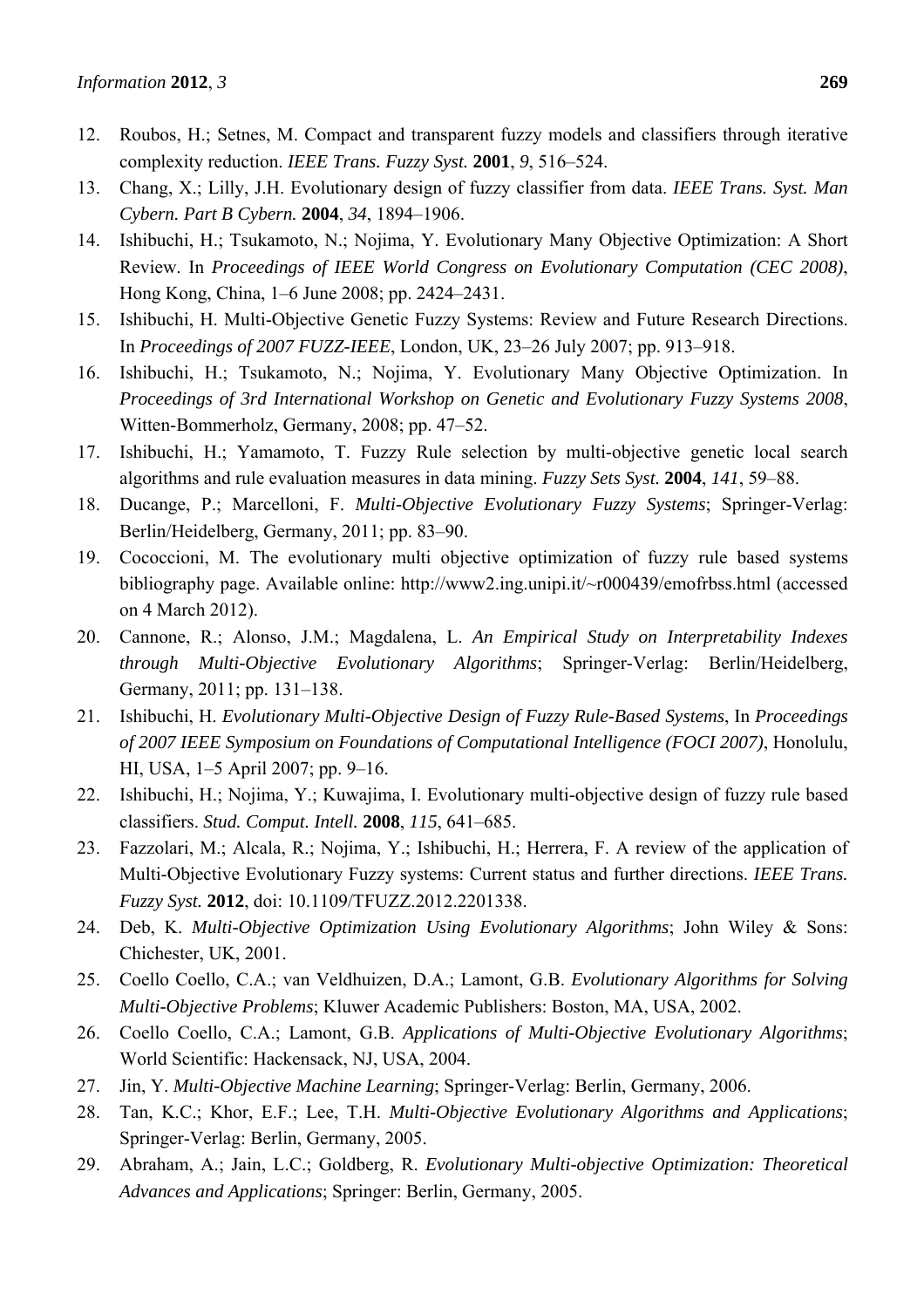- 31. Zhou, A.; Ou, B.-Y.; Li, H.; Zhao, S.Z.; Suganthan, P.N. Multi-objective evolutionary algorithms: A survey of the state of the art. *Swarm Evol. Comput.* **2011**, *1*, 32–49.
- 32. Adra, S.F.; Fleming, P.J. Diversity management in Evolutionary computation. *IEEE Trans. Evol. Comput.* **2011**, *15*, 183–195.
- 33. Zou, X.; Chen, Y.; Liu, M.; Kang, L. A new evolutionary algorithm for solving many objective optimization problems. *IEEE Trans. Syst. Man Cybern. B Cybern.* **2008**, *38*, 1402–1412.
- 34. Purshouse, R.C.; Fleming, P.J. On the Evolutionary optimization of many conflicting objectives. *IEEE Trans. Evol. Comput.* **2007**, *22*, 770–784.
- 35. Jimenez, F.; Cadenas, J.M.; Sanchz, G.; Gomez-Skarmeta, A.F.; Verdegay, J.L. Multi-objective evolutionary computation and fuzzy optimization. *Int. J. Approx. Reason.* **2006**, *43*, 59–75.
- 36. Ishibuchi, H.; Nozaki, K.; Yamamoto, N.; Tanaka, H. Selecting fuzzy if then rules for classification problems using genetic algorithms. *IEEE Trans. Fuzzy Syst.* **1995**, *3*, 260–270.
- 37. Nauck, D.; Kruse, R. How the Learning of the Rule Weight Affects the Interpretability of the Fuzzy Systems. In *Proceedings of 1998 IEEE International Conference on Fuzzy Systems (FUZZ-IEEE 1998)*, Anchorage, AK, USA, 1998; Volume 2, pp. 1235–1240.
- 38. Ishibuchi, H.; Nakashima, T. Effect of the rule weights in fuzzy rule-based classification systems. *IEEE Trans. Fuzzy Syst.* **2001**, *9*, 506–515.
- 39. Cordon, O.; Del Jesus, M.J.; Herrera, F. A proposal on reasoning methods in fuzzy rule-based classification systems. *Int. J. Approx. Reason.* **1999**, *20*, 21–45.
- 40. Ishibuchi, H.; Nozaki, K.; Tanaka, H. Distributed representation of fuzzy rules and its application to pattern classification. *Fuzzy Sets Syst.* **1992**, *52*, 21–32.
- 41. Abe, S.; Lan, M.S. A method for fuzzy rules extraction directly from numerical data and its application to pattern classification. *IEEE Trans. Fuzzy Syst.* **1995**, *3*, 18–28.
- 42. Abe, S.; Thawonmas, R.; Kobayashi, Y. Feature selection by analyzing classification regions approximated by ellipsoids. *IEEE Trans. SMC C Appl. Rev.* **1998**, *28*, 282–287.
- 43. Abe, S.; Thawonmas, R.; Kayama, M. A fuzzy classifier with ellipsoidal regions for diagnosis problems. *IEEE Trans. SMC C Appl. Rev.* **1999**, *29*, 140–149.
- 44. Yuan, Y.; Shaw, M.J. Induction of Fuzzy decision trees. *Fuzzy Sets Syst.* **1995**, *69*, 125–139.
- 45. Janikow, C.Z. Fuzzy decision trees: Issues and methods. *IEEE Trans. SMC B Cybern.* **1998**, *28*,  $1 - 14$ .
- 46. Shimojima, K.; Fukada, T.; Hasegawa, Y. Self-tuning fuzzy modeling with adaptive membership function, rules and hierarchical structure based on genetic algorithm. *Fuzzy Sets Syst.* **1995**, *71*, 295–309.
- 47. Ishibuchi, H.; Nakashima, T.; Murata, T. Performance evaluation of fuzzy classifier systems for multidimensional pattern classification problems. *IEEE Trans. SMC B Cybern.* **1999**, *29*, 601–618.
- 48. Deb, K.; Pratap, A.; Agarwal, S.; Meyarivan, T. A fast and elitist multi-objective genetic algorithm: NSGA-II. *IEEE Trans. Evol. Comput.* **2002**, *6*, 182–197.
- 49. Zitzler, E.; Thiele, L. Multi-objective evolutionary algorithms: A comparative case study and the strength Pareto approach. *IEEE Trans. Evol. Comput.* **1999**, *3*, 257–271.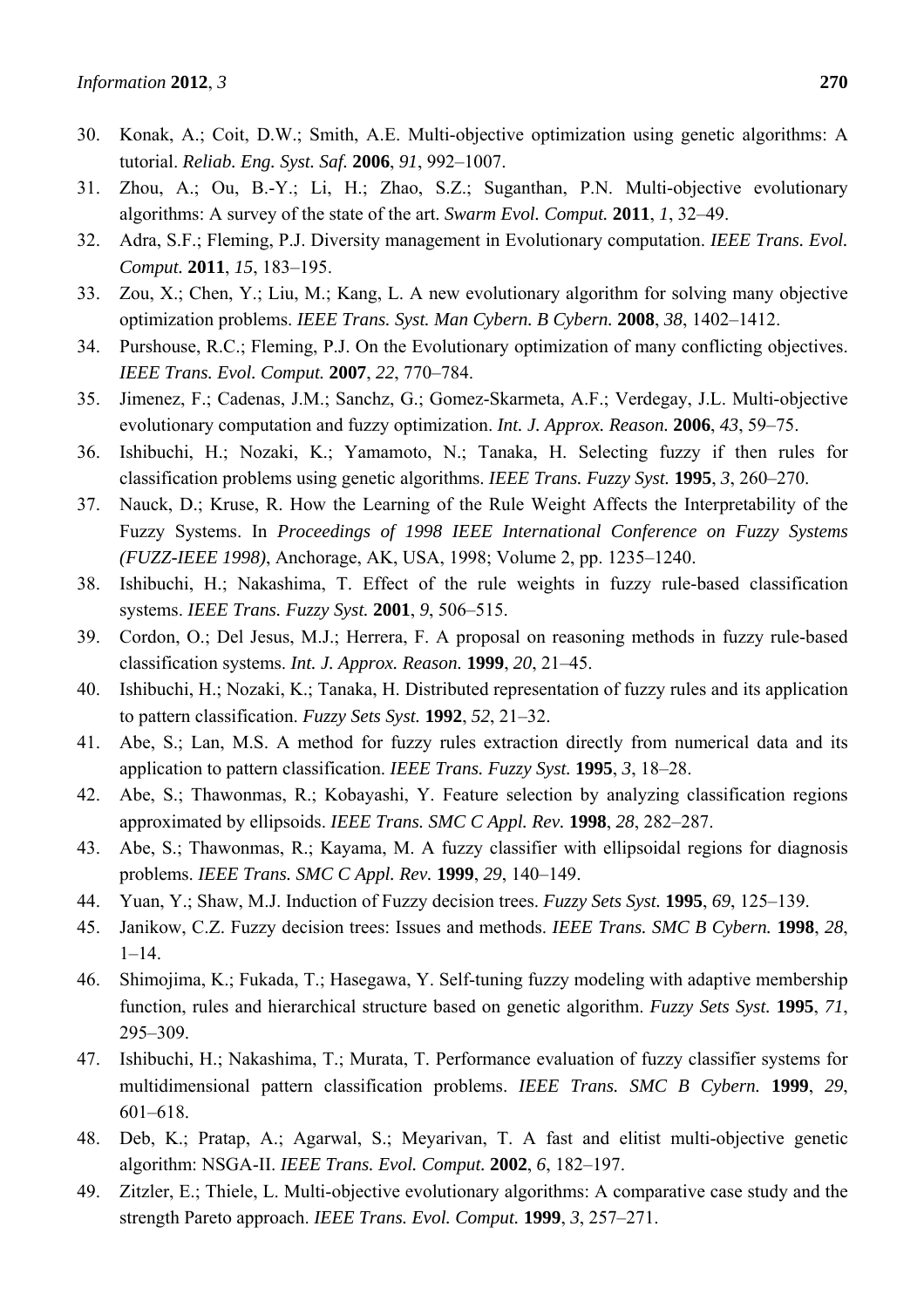- 50. Zitzler, E.; Laumanns, M.; Thiele, L. SPEA2: Improving the Strength Pareto Evolutionary Algorithms. *TIK-Report 103, Computer Engineering and Networks Laboratory (TIK)*; Swiss Federal Institute of Technology (ETH): Zurich, Switzerland, 2001.
- 51. Cococcioni, M.; Ducange, P.; Lazzerini, B.; Marcelloni, F. A pareto based multiobjective evolutionary approach to the identification of Mamdani fuzzy systems. *Soft Comput.* **2007**, *11*, 1013–1031.
- 52. Ishibuchi, H.; Murata, T.; Turksen, I.B. Single objective and two objective genetic algorithms for selecting linguistic rules for pattern classification problems. *Fuzzy Sets Syst.* **1997**, *89*, 135–150.
- 53. Cordon, O.; Herrera, F.; Del Jesus, M.J.; Villar, P. A Multi-Objective Genetic Algorithm for Feature Selection and Granularity Learning in Fuzzy Rule Based Classification Systems. In *Proceedings of 9th International Fuzzy Systems Associations (IFSA) World Congress 2001*, Vancouver, Canada, 25–28 July 2001; pp. 1253–1258.
- 54. Ishibuchi, H.; Nojima, Y. Accuracy-Complexity Trade-off Algorithms by Multi-Objective Rule Selection. In *Proceedings of 2005 Workshop on Computational Intelligence in Data Mining*, Houston, TX, USA, 2005; pp. 39–48.
- 55. Alcala, R.; Gacto, M.J.; Herrera, F. A Multi-objective genetic algorithm for tuning and Rule selection to obtain accurate and compact linguistic fuzzy rule-based systems. *Int. J. Uncertain. Fussiness Knowl. Based Syst.* **2007**, *15*, 539–557.
- 56. Cococcioni, M.; Ducange, P.; Lazzerini, B.; Marcelloni, F. A Pareto based multi-objective evolutionary approach to the identification of Mamdani fuzzy systems. *Soft Comput.* **2007**, *11*, 1013–1031.
- 57. Alcala, R.; A-Fdez, J.; Gacto, M.J.; Herrera, F. A Multi-Objective Evolutionary Algorithm for Rule-Selection and Tuning on Fuzzy Rule based Systems. In *Proceedings of IEEE International Conference on Fuzzy Systems (FUZZ-IEEE 2007)*, London, UK, 23–26 July 2007; pp. 1367–1372.
- 58. Gacto, M.J.; Alcala, R.; Herrera, F. An Improved Multi-Objective Genetic Algorithm for Tuning Linguistic Fuzzy Systems. In *Proceedings of Information Processing and Management of Uncertainty in Knowledge-Based Systems (IPMU'08)*, Málaga, Spain, 22–27 June 2008; pp. 1121–1128.
- 59. Anotonelli, M.; Ducange, P.; Lazzerini, B.; Marcelloni, F. A Multi-Objective Genetic Approach to Concurrently Learn Partition Granularity and Rule Bases of Mamdani Fuzzy Systems. In *Proceedings of 8th International Conference on Hybrid Intelligent Systems 2008*, Barcelona, Spain, 10–12 September 2008; pp. 278–283.
- 60. Alcala, R.; Alcala-Fdez, J.; Gacto, M.J.; Herrera, F. On the usefulness of MOEAs for getting compact FRBSs under parameter tuning and rule selection. *Stud. Comput. Intell.* **2008**, *98*, 91–107.
- 61. Alcala, R.; Ducange, P.; Herrera, F.; Lazzerini, B.; Marcelloni, F. A Multi-objective evolutionary approach to concurrently learn rule and databases of linguistic fuzzy rule based systems. *IEEE Trans. Fuzzy Syst.* **2009**, *17*, 1106–1121.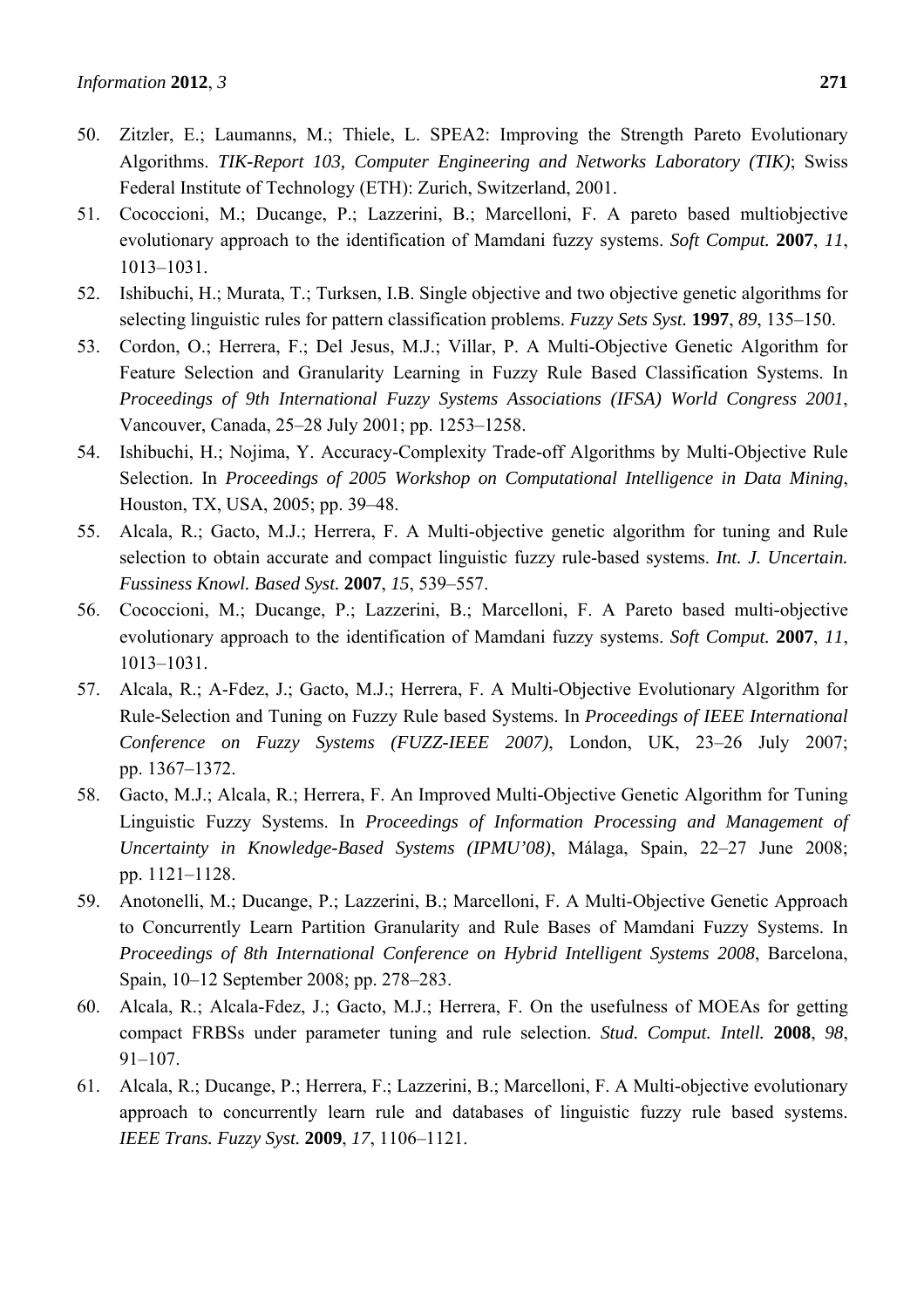- 62. Gacto, M.J.; Alcala, R.; Herrera, F. A Multi-Objective Evolutionary Algorithm for Tuning Fuzzy Rule Based Systems with Measures for Preserving Interpretability. In *Proceedings of International Fuzzy Systems Association World Congress and 2009 European Society of Fuzzy Logic and Technology Conference (IFSA-EUSFLAT 2009)*, Lisbon, Portugal, 20–24 July 2009; pp. 1146–1151.
- 63. Antonelli, M.; Ducange, P.; Lazzerini, B.; Marcelloni, F. Learning concurrently partition granularities and rule bases of Mamdani fuzzy systems in a multi-objective evolutionary framework. *Int. J. Approx. Reason.* **2009**, *50*, 1066–1080.
- 64. Gacto, M.J.; Alcala, R.; Herrera, F. Multi-Objective Genetic Fuzzy Systems: On the Necessity of Including Expert Knowledge in the MOEA Design Process. In *Proceedings of Information Processing and Management of Uncertainty in Knowledge-Based Systems (IPMU 2008)*, Malaga, Spain, 22-27 June 2008; pp. 1446–1453.
- 65. Gacto, M.J.; Alcala, R.; Herrera, F. Adaptation and application of multi-objective evolutionary algorithms for rule reduction and parameter tuning of fuzzy rule based systems. *Soft Comput.* **2009**, *13*, 419–436.
- 66. Alcala, R.; Gacto, M.J.; Herrera, F. A multi-objective genetic algorithm for tuning and rule selection to obtain accurate and compact linguistic fuzzy rule-based systems. *Int. J. Uncertain. Fuzziness Knowl. Based Syst.* **2007**, *15*, 539–557.
- 67. Di Nuovo, A.G.; Catania, V. Linguistic Modifiers to Improve the Accuracy-Interpretability Trade-off in Multi-Objective Genetic Design of Fuzzy Rule Based Classifier Systems. In *Proceedings of 2009 9th International Conference on Intelligent Systems Design and Applications*, Pisa, Italy, 30 November–2 December 2009; pp. 128–133.
- 68. Alcala, R.; Nojima, Y.; Herrera, F.; Ishibuchi, H. Multi-objective genetic fuzzy rule selection of single granularity-based fuzzy classification rules and its interaction with lateral tuning of membership functions. *Soft Comput.* **2011**, *15*, 2303–2318.
- 69. Antonelli, M.; Ducange, P.; Lazzerini, B.; Marcelloni, F. Multi-objective Evolutionary Generation of Mamdani Fuzzy Rule Based Systems based on Rule and Condition Selection. In *Proceedings of 5th IEEE International Workshop on Genetic and Evolutionary Fuzzy Systems 2011*, Paris, France, 11–15 April 2011; pp. 47–53.
- 70. Galende-Hernández, M.; Sainz-Palmero, G.I.; Fuente-Aparicio, M.J. Complexity reduction and interpretability improvement for fuzzy rule systems based on simple interpretability measures and indices by bi-objective evolutionary rule selection. *Soft Comput.* **2012**, *16*, 451–470.
- 71. Gonzalez, J.; Rojas, I.; Pomares, H.; Rojas, F.; Palomares, J.M. Multi-objective evolution of fuzzy systems. *Soft Comput.* **2006**, *10*, 735–748.
- 72. Gonzalez, J.; Rojas, I.; Pomares, H.; Herrera, L.J.; Guillen, A.; Palomares, J.M.; Rojas, F. Improving the accuracy while preserving the interpretability of fuzzy function approximators by means of Multi-objective evolutionary algorithms. *Int. J. Approx. Reason. 2007*, *44*, 32–44.
- 73. Ishibuchi, H. Evolutionary Multi-objective Optimization for Fuzzy knowledge Extraction. In *Proceedings of 2007 International Symposium on Advanced Intelligent Systems*, Sokcho, Korea, 5–8 September 2007; pp. 58–63.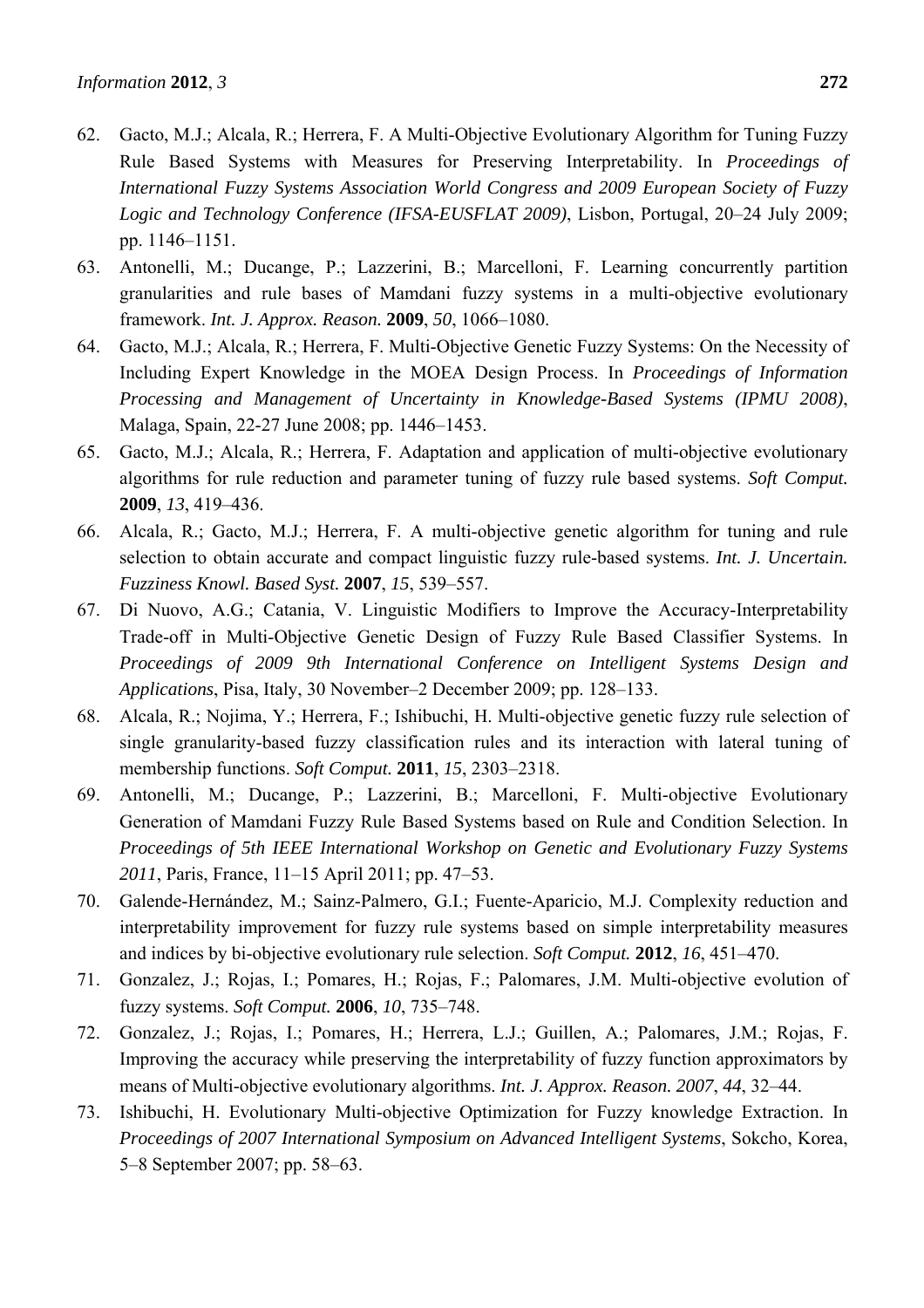- 74. Antonelli, M.; Ducange, P.; Marcelloni, F. Exploiting a Coevolutionary Approach to Concurrently Select Training Instances and Learn Rule Bases of Mamdani Fuzzy Systems. In *Proceedings of IEEE International Conference on Fuzzy Systems (FUZZ-IEEE 2010)*, Barcelona, Spain, 18–23 July 2010; pp. 1–7.
- 75. Antonelli, M.; Ducange, P.; Marcelloni, F. Genetic Training instance selection in multi-objective evolutionary fuzzy systems: A Co-evolutionary approach. *IEEE Trans. Fuzzy Syst.* **2012**, *20*, 276–290.
- 76. Marquez, A.A.; Marquez, F.A.; Peregrin, A. A Multi-Objective evolutionary algorithm with an interpretability improvement mechanism for linguistic fuzzy systems with adaptive defuzzification. In *Proceedings of IEEE International Conference on Fuzzy Systems (FUZZ-IEEE 2010)*, Barcelona, Spain, 18–23 July 2010; pp. 1–7.
- 77. Ishibuchi, H.; Nakashima, T.; Murata, T. Three-objectives genetics-based machine learning for linguistic rule extraction. *Inf. Sci.* **2001**, *136*, 109–133.
- 78. Delgado, M.R.; Zuben, F.V.; Gomide, F. Multi-Objective Decision Making: Towards Improvement of Accuracy, Interpretability and Design Autonomy in Hierarchical Genetic Fuzzy Systems. In *Proceedings of IEEE International Conference on Fuzzy Systems (FUZZ-IEEE 2002)*, Honolulu, HI, USA, 12–17 May 2002; pp. 1222–1227.
- 79. Ishibuchi, H.; Yamamoto, T. Fuzzy rule selection by multi-objective genetic local search algorithms and rule evaluation measures in data mining. *Fuzzy Sets Syst.* **2004**, *141*, 59–88.
- 80. Antonelli, M.; Ducange, P.; Lazzrini, B.; Mareclloni, F. Multi-objective evolutionary learning of granularity, membership function parameters and rules of Mamdani fuzzy systems. *Evol. Intell.* **2009**, *2*, 21–37.
- 81. Xing, Z.-Y.; Zhang, Y.; Hou, Y.-L.; Cai, G.-Q. Multi-objective Fuzzy Modeling using NSGA-II. In *Proceedings of 2008 IEEE Conference on Cybernetics and Intelligent Systems*, Chengdu, China, 21–24 September 2008; pp. 119–124.
- 82. Marquez, A.A.; Marquez, F.A.; Peregrin, A. A mechanism to improve the interpretability of linguistic fuzzy systems with adaptive defuzzification based on the use of a multi-objective evolutionary algorithms. *Int. J. Comput. Intell. Syst.* **2012**, *5*, 297–321.
- 83. Antonelli, M.; Ducange, P.; Lazzerini, B.; Marcelloni, F. Learning knowledge bases of multi-objective evolutionary fuzzy systems by simultaneously optimizing accuracy, complexity and partition integrity. *Soft Comput.* **2011**, *15*, 2335–2354.
- 84. Antonelli, M.; Ducange, P.; Lazzerini, B. *A Three-Objective Evolutionary Approach to Gene Rate Mamdani Fuzzy Rule Based Systems*; Springer-Verlag: Berlin/Heidelberg, Germany, 2009; pp. 613–620.
- 85. Pulkkinen, P.; Koivisto, H. A dynamically constrained multiobjective genetic fuzzy systems for regression problems. *IEEE Trans. Fuzzy Syst.* **2010**, *18*, 161–167.
- 86. Alonso, J.M.; Magdalena, L.; Cordon, O. Embedding HILK in a Three Objective Evolutionary Algorithm with the Aim of Modeling Highly Interpretable Fuzzy Rule-based Classifiers. In *Proceedings of 4th International Workshop on Genetic and Evolutionary Fuzzy Systems 2010*, Asturias, Spain, 17–19 March 2010; pp. 15–20.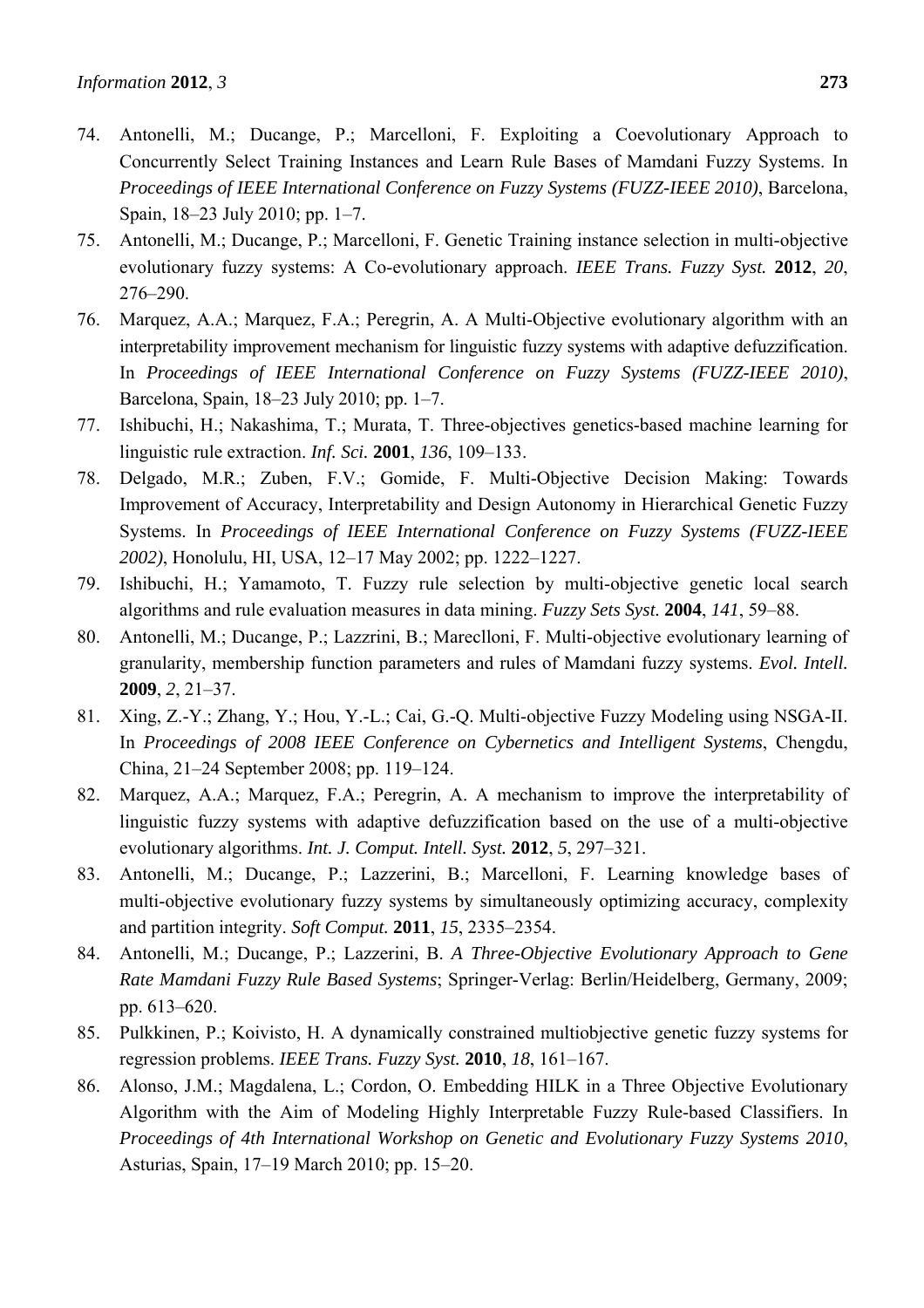- 87. Gacto, M.J.; Alcala, R.; Herrera, F. Analysis of the performance of a semantic interpretability-based tuning and rule selection of fuzzy rule-based systems by means of a multi-objective evolutionary algorithm. In *Proceedings of the 23rd International Conference on Industrial Engineering and Other Applications of Applied Intelligent Systems (IEA/AIE'10)*,Cordoba, Spain, 1–4 June 2010; pp. 228–238.
- 88. Gacto, M.J.; Alcala, R.; Herrera, F. Integration of Index to preserve the semantic interpretability in the Multi-objective evolutionary rule selection and tuning of linguistic fuzzy systems. *IEEE Trans. Fuzzy Syst.* **2010**, *18*, 515–531.
- 89. Gonzalez, M.; Cassilas, J.; Morell, C. Dealing with Three Uncorrelated Criteria by Multi-Objective Genetic Fuzzy Systems. In *Proceedings of 5th International Workshop on Genetic and Evolutionary Fuzzy Systems 2011*, Paris, France, 11–15 April 2011; pp. 39–46.
- 90. Zhang, Y.; Wu, X.-B.; Xing, Z.-Y.; Hu, W.-L. On generating interpretable and precise fuzzy systems based on pareto multi-objective cooperating co-evolutionary algorithm. *Appl. Soft Comput.* **2011**, *11*, 1289–1294.
- 91. Ishibuchi, H.; Nojima, Y. Analysis of interpretability-accuracy trade-off of fuzzy systems by multi-objective fuzzy genetics-based machine learning. *Int. J. Approx. Reason.* **2007**, *44*, 4–31.
- 92. Nakukawa, K.; Nojima, Y.; Ishibuchi, H. Modification of evolutionary Multi objective optimization Algorithms for Multi-objective Design of Fuzzy Rule-Based Classification Systems. In *Proceedings of IEEE International Conference on Fuzzy Systems (FUZZ-IEEE 2005)*, Reno, NV, USA, 22–25 May 2005; pp. 809–814.
- 93. Ishibuchi, H.; Nakashima, Y.; Nojima, Y. Simple Changes in Problem Formulations make a Difference in Multi-objective Genetic Fuzzy Systems. In *Proceedings of 4th International Workshop on Genetic and Evolutionary Fuzzy Systems 2010*, Mieres, Spain, 17–19 March 2010; pp. 3–8.
- 94. Ishibuchi, H.; Nakashima, Y.; Nojima, Y. Double Cross Validation for Performance Evaluation of Multi-objective Genetic Fuzzy Systems. In *Proceedings of 5th International Workshop on Genetic and Evolutionary Fuzzy Systems 2011*, Paris, France, 11–15 April 2011; pp. 31–38.
- 95. Nojima, Y.; Ishibuchi, H.; Kuwajima, I. Comparison of Search Ability between Genetic Fuzzy Rule Selection and Fuzzy Genetics based Machine Learning. In *Proceedings of 2006 International Symposium on Evolving Fuzzy Systems*, Ambelside, UK, 7–9 September 2006; pp. 125–130.
- 96. Ishibuchi, H.; Nakashima, Y.; Nojima, Y. Search Ability of Evolutionary Multi-objective Optimization Algorithms for Multi-objective Fuzzy Genetics based Machine Learning. In *Proceedings of IEEE International Conference on Fuzzy Systems (FUZZ-IEEE 2009)*, Jeju Island, Korea, 20–24 August 2009; pp. 1724–1729.
- 97. Ishibuchi, H.; Nakashima, Y.; Nojima, Y. Performance evaluation of evolutionary Multi-objective optimization algorithms for Multi-objective fuzzy genetics based machine learning. *Soft Comput.* **2011**, *15*, 2415–2434.
- 98. Zhang, Q.; Li, H. MOEA/D: A Multi-objective evolutionary algorithm based on decomposition. *IEEE Trans. Evol. Comput.* **2007**, *11*, 712–731.
- 99. Ishibuchi, H.; Nojima, Y. Evolutionary Multi-objective optimization for the design of fuzzy rule based ensemble classifiers. *Int. J. Hybrid Intell. Syst.* **2006**, *3*, 129–145.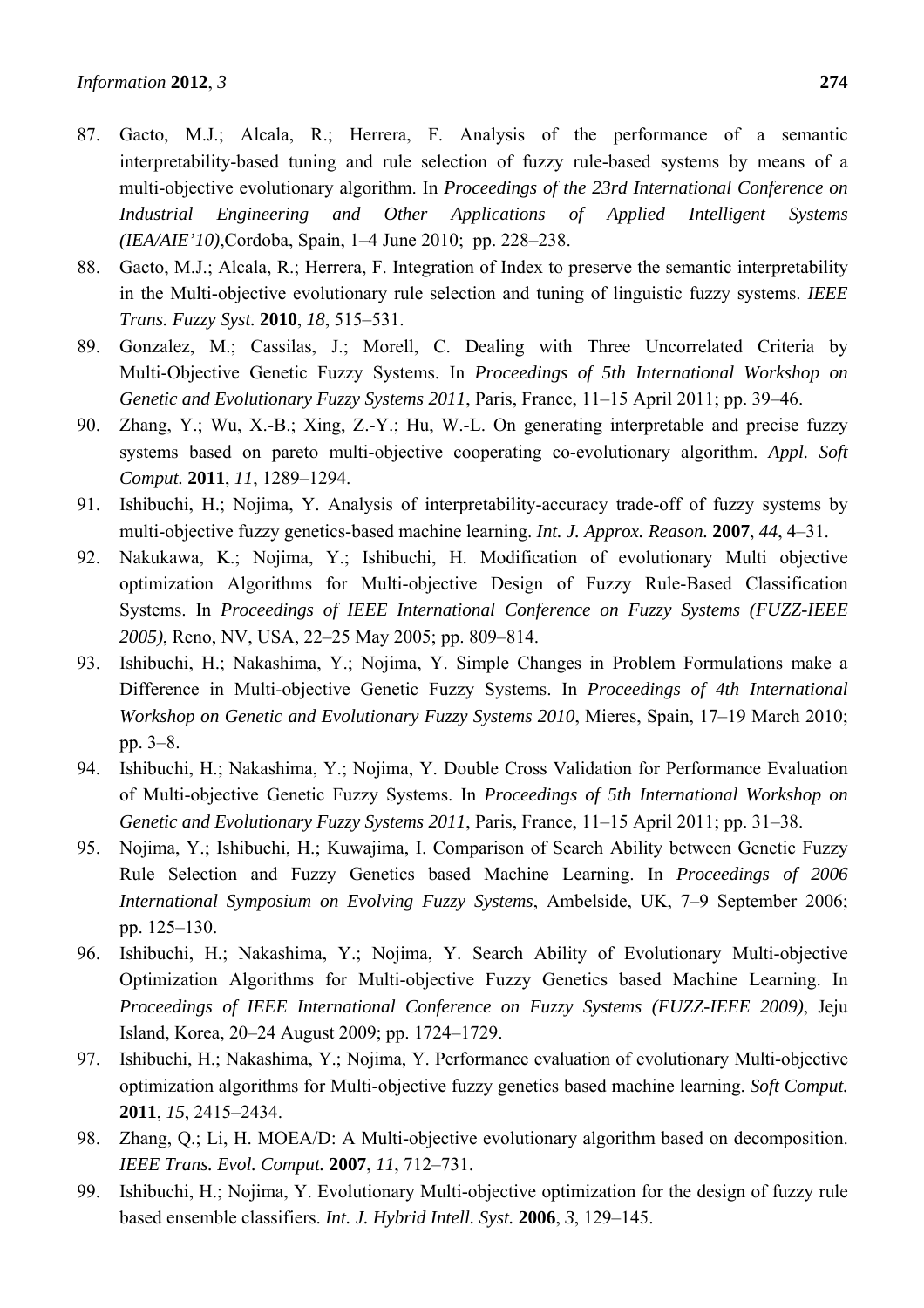- 100. Ishibuchi, H.; Nojima, Y. Fuzzy ensemble design thorough multi-objective fuzzy rule selection. *Stud. Comput. Intell.* **2006**, *16*, 507–530.
- 101. Ishibuchi, H.; Nojima, Y. Optimization of scalarizing functions through evolutionary Multi-objective optimization. In Proceedings of the *4th International Conference on Evolutionary Multi-criterion Optimization (EMO'07)*, Matsishima, Japan, 5-8 March 2007; pp. 51–65.
- 102. Ishibuchi, H.; Nakashima, Y.; Nojima, Y. Effects of Fine Fuzzy Partitions on the Generalization Ability of Evolutionary Multi-objective Fuzzy Rule based Classifiers. In *Proceedings of IEEE International Conference on Fuzzy Systems (FUZZ-IEEE 2010)*, Barcelona, Spain, 18–23 July 2010; pp. 1–8.
- 103. Branke, J.; Deb, K. Integrating User Preferences into Evolutionary Multi-objective Optimization. *Knowledge Incorporation in Evolutionary Computation*; Jin, Y., Ed.; Springer: Berlin, Germany, 2004; Volume 167.
- 104. Nojima, Y.; Ishibuchi, H. Interactive Fuzzy Modeling by Evolutionary Multi-objective Optimization with User Preferences. In *Proceedings of International Fuzzy Systems Association World Congress and 2009 European Society of Fuzzy Logic and Technology Conference (IFSA-EUSFLAT 2009)*, Lisbon, Portugal, 20–24 July 2009; pp. 1839–1844.
- 105. Nojima, Y.; Ishibuchi, H. Incorporation of User Preference into Multi-objective Genetic Fuzzy rule Selection for Pattern Classification Problems. In *Proceedings of 14th International Symposium on Artificial Life and Robotics 2009*, Ooita, Japan, 5–7 February 2009; pp. 186–189.
- 106. Nojima, Y.; Ishibuchi, H. Interactive Genetic Fuzzy rule Selection through Evolutionary Multi-objective Optimization with User Preference. In *Proceedings of 2009 IEEE Symposium on Computational Intelligence in Multicriteria Decision-Making*, City, Country, 30 March–2 April 2009; pp. 141–148.
- 107. Ishibuchi, H.; Namba, S. *Evolutionary Multi-Objective Knowledge Extraction for High Dimensional Pattern Classification Problems*; Springer: Heidelberg, Germany, 2004; Volume 3242, pp. 1123–1132.
- 108. Antonelli, M.; Ducange, P.; Marcelloni, F. A New Approach to Handle High Dimensional and Large Data Sets in Multi-objective Evolutionary Fuzzy Systems. In *Proceedings of IEEE International Conference on Fuzzy Systems (FUZZ-IEEE 2011)*, Taipei, Taiwan, 29 June 2011; pp. 1286–1293.
- 109. Alcala, R.; Gacto, M.J.; Herrera, F. A fast and scalable multi-objective genetic fuzzy system for linguistic fuzzy modeling in high dimensional regression problems. *IEEE Trans. Fuzzy Syst.* **2011**, *19*, 666–681.
- 110. Cannone, R.; Alonso, J.M.; Magdalena, L. Multi-objective Design of Highly Interpretable Fuzzy Rule Based Classifiers with Semantic Co-Intention. In *Proceedings of 5th International Workshop on Genetic and Evolutionary Fuzzy Systems 2011*, Paris, France, 11–15 April 2011; pp. 1–8.
- 111. Botta, A.; Lazzerini, B.; Marcelloni, F.; Stefanescu, D.C. Context adaptation of fuzzy systems through a multi-objective evolutionary approach based on a novel interpretability index. *Soft Comput.* **2009**, *13*, 437–449.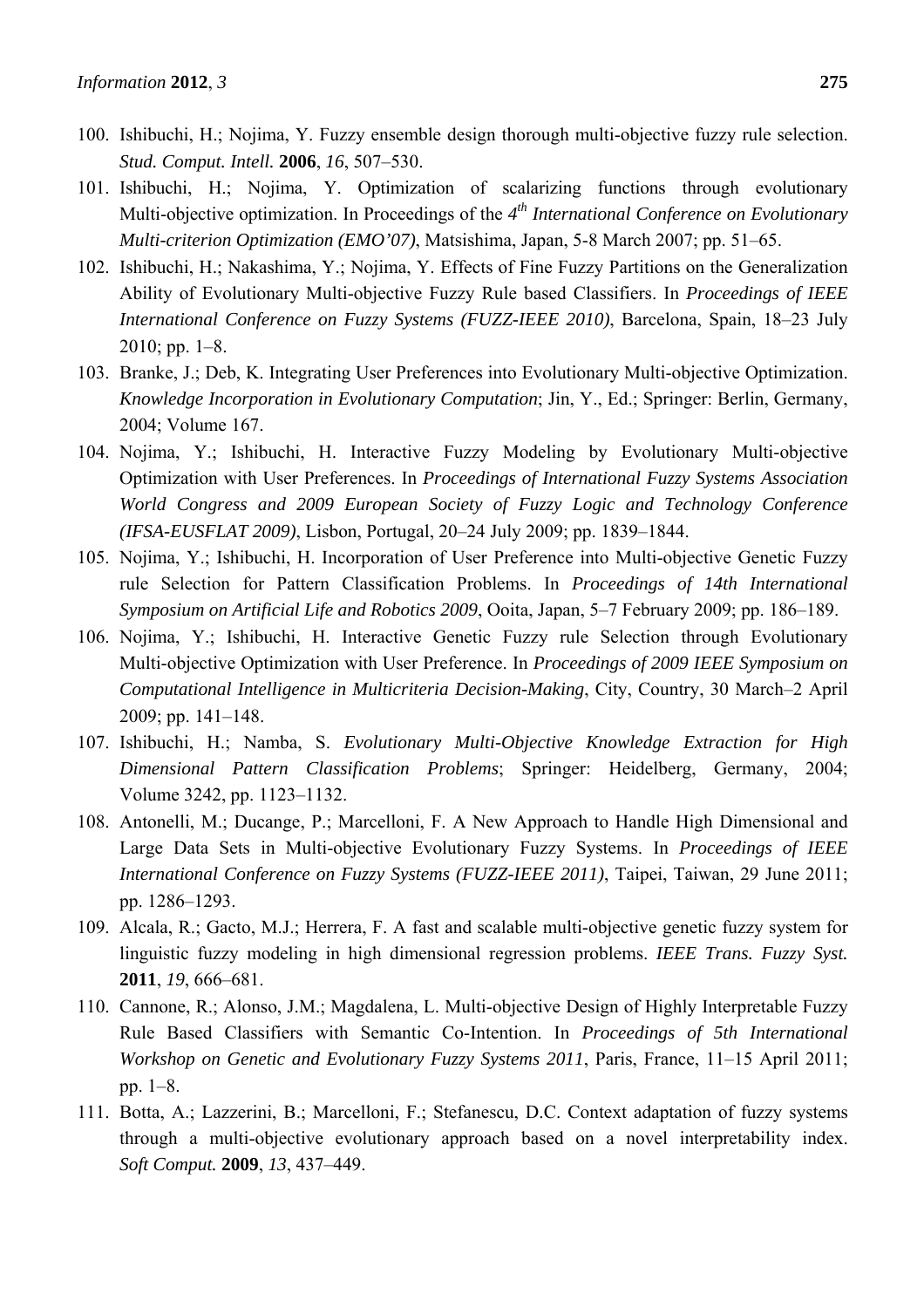- 112. Ishibuchi, H.; Kuwajima, I.; Nojima, Y. Relation between Pareto-optimal Fuzzy Rules and Pareto Optimal Fuzzy Rule Sets. In *Proceedings of 2007 IEEE Symposium on Computational Intelligence in Multicriteria Decision Making (MCDM)*, Honolulu, HI, USA, 1–5 April 2007; pp. 42–49.
- 113. Ishibuchi, H.; Kuwajima, I.; Nojima, Y. Evolutionary multi-objective rule selection for classification rule mining. *Stud. Comput. Intell.* **2008**, *98*, 47–70.
- 114. Ishibuchi, H.; Kuwajima, I.; Nojima, Y. Multi-objective classification rule mining. *Multi-Objective Problem Solving from Nature*; World Scientific: Ackensack, NJ, USA, 2008; pp. 219–240.
- 115. Carmona, C.J.; Gonzalez, P.; Del Jesus, M.J.; Herrera, F. NMEEF-SD: Non-dominated multi-objective evolutionary algorithm for extracting fuzzy rules in subgroup discovery. *IEEE Trans. Fuzzy Syst.* **2010**, *18*, 958–970.
- 116. Carmona, C.J.; Gonzalaez, R.; Gacto, M.J.; del Jesus, M.J. Genetic lateral tuning for subgroup discovery with fuzzy rules using the algorithm NMEEF-SD. *Int. J. Comput. Intell. Syst.* **2012**, *5*, 2012.
- 117. Ghandar, A.; Michalewicz, Z. An Experimental Study of Multi-objective Evolutionary Algorithms for Balancing Interpretability and Accuracy in Fuzzy Rule base Classifiers for Financial Prediction. In *Proceedings of IEEE Symposium on Computational Intelligence for Financial Engineering and Economics 2011*, Paris, France, 11–15 April 2011; pp. 1–6.
- 118. Gacto, M.J.; Alcala, R.; Herrera, F. A multi-objective evolutionary algorithm for an effective tuning of fuzzy logic controllers in heating, ventilating and air conditioning systems. *Appl. Intell.* **2012**, *36*, 330–347.
- 119. Fukuda, S.; Nakajima, J.; de Beats, B.; Wargeman, W.; Mukai, T.; Mouton, A.M.; Onikura, N. A Discussion on the Accuracy-Complexity Relationship in Modeling Fish Habitat Prefe*rence Using Genetic Takagi-Sugeno Fuzzy Systems. In Proceedings of 5th International Workshop on Genetic and Evolutionary Fuzzy Systems 2011*, Paris, France, 11–15 April 2011; pp. 81–86.
- 120. Mencar, C.; Castiello, C.; Cannone, R.; Fanelli, A.M. Interpretability assessment of fuzzy knowledge bases: A cointension based approach. *Int. J. Approx. Reason.* **2011**, *52*, 501–518.
- 121. Mencar, C.; Fanelli, A.M. Interpretability constraints for fuzzy information granulation. *Inf. Sci.* **2008**, *178*, 4585–4618.
- 122. Mikut, R.; Jakel, J.; Groll, L. Interpretability issues in data based learning of fuzzy systems. *Fuzzy Sets Syst.* **2005**, *150*, 179–197.
- 123. Alonso, J.M.; Magdalena, L. Special issues on interpretable fuzzy systems. *Inf. Sci.* **2011**, *181*, 4331–4339.
- 124. Alcala, R.; Alcala-Fdez, J.; Cassilas, J.; Cordon, O.; Herrera, F. Hybrid learning models to get the interpretability—accuracy trade-off in fuzzy modeling. *Soft Comput.* **2006**, *10*, 717–734.
- 125. Jin, Y. Fuzzy modeling of high dimensional systems: Complexity reduction and interpretability improvement. *IEEE Trans. Fuzzy Syst.* **2000**, *8*, 212–221.
- 126. Deb, K.; Sundar, J. Reference Point Based Multi-objective optimization Using Evolutionary Algorithms. In *Proceedings of Genetic and Evolutionary Computation Conference (GECCO 2006)*, Seattle, DC, USA, 8–12 July 2006; pp. 635–642.